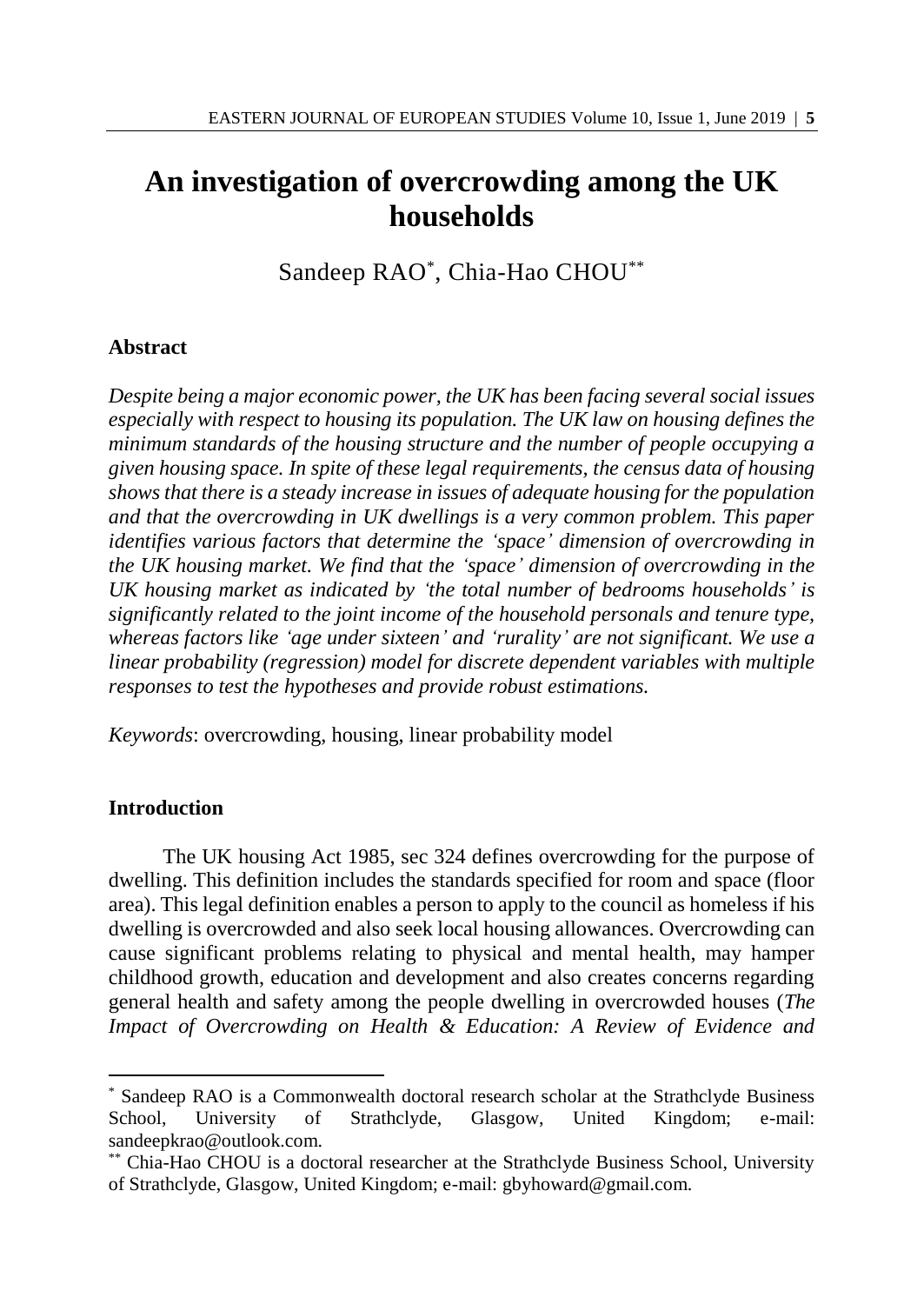*Literature*, 2016). It is important to note that most of the policies relating to the household in the United Kingdom are based on the data collected from the household survey. The housing allowance as well as the legal restrictions on the number of occupants in the house with specific dimensions are all dictated by the housing law. The legal definitions and policies are formed based on the research data and output available from time to time on the annual household survey. This paper uses the annual survey of household data to analyse the importance of various demographic factors which influence the number of bedrooms the UK household has. Specifically, we look into the factors which determine the number of bedrooms in the UK housing, and empirically show that there is overcrowding in the UK housing.

While income and wealth effect theories suggest that, higher income of the household should lead to demonstration effects, which therefore should result in bigger living space. This means a greater number of bedrooms in the house when compared to the number of people dwelling in it. Further considering the UK policies on age and gender restrictions on sharing rooms, the number of rooms in the UK housing must be significantly influenced by these legal requirements. In our empirical study on the UK housing market we find income, ownership, household size are significant factors influencing the number of bedrooms in the UK housing while rurality and age group below sixteen are not as important. However, we also find that overcrowding, which is defined as the total number of rooms per person in the household, is significantly influenced not only by income and ownership type but also by the rurality of the dwelling and whether there are any members below the age of sixteen in the house (using a restricted regression model).

Through this study we contribute to the literature relating to the housing market and housing policy. We specifically identify the factors that influence the number of rooms in the UK housing market, that is the living space aspect, and investigate whether the UK housing policies have any significant impact on the overcrowding in UK housing.

In our empirical analysis we find that two important policy factors - age and the number of people sharing rooms - have no significant influence on the number of rooms in the UK household. Interestingly, we also find that, contrary to the wealth demonstration effect, fully employed household member has a significantly negative relationship with the number of rooms. We also find that people living in rural areas do not have a significantly different preference in the number of rooms in the UK households as compared to their urban counterparts. Finally, we also provide empirical support that there is overcrowding in UK housing. These findings lead us to suggest that stricter enforcement of the UK housing policies are required, and the government of the day must relook into various factors which affect the UK housing as the data suggests that reality does not completely concur with the policies.

The rest of the paper is structured in the following way: review of literature and hypotheses development in section 2, data used in the study and its descriptive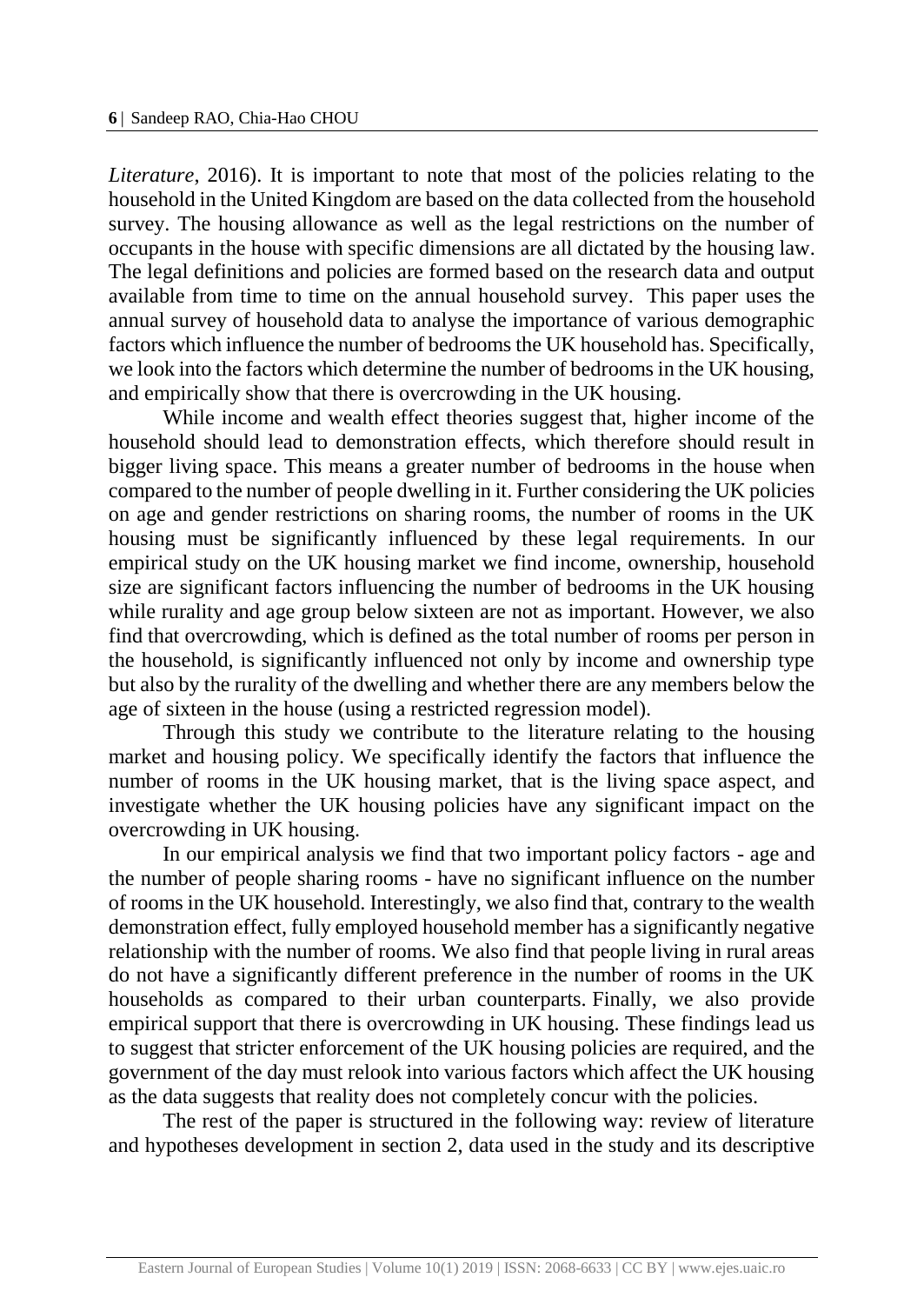analysis in section 3, empirical analysis in section 4, discussion of empirical findings and conclusion in section 5 and 6, respectively.

# **1. Literature review and hypotheses development**

There is a lot of research which discusses the role of the state in formulating policies and interventions to housing, housing size and acceptable standards of living (Chen, 2014; Gao and Asami, 2011; Ha, 2002, 2005; Kim, 1993; Lee and Ngai-ming, 2006; Lim, 1987; Seong-Kyu, 2010; Yip and Chang, 2003).

Myers *et al*. (1996) have addressed overcrowded housing as an important factor influencing housing policy because it is detrimental to both physical and mental health of the people. For instance, overcrowded housing can lead to high infant mortality (Cage and Foster, 2002; Ormandy, 2014), have deleterious impact on child's health development (Leventhal and Newman, 2010) and even wellbeing (Solari and Mare, 2012). In an incident reported by Patrick Cassidy (2013) on emergency medical call, overcrowding in houses had apparently caused danger and dissatisfaction among the residents. However, despite these consequences, overcrowding still exists due to reasons such as 'affordability'. Studies show that the "unaffordability" of housing will yield a negative impact on children (Harkness and Newman, 2003; Newman, 2008). Higher than average prices of housing not only drag the children's mathematic achievement, but also extend to the wage rate in their young adult period (Blau and Haurin, 2017). Further overcrowded housing has been shown to have a direct relationship with the financial status and ability to pay for housing among the migrant workers in Shenzhen, China. In their study, Tao, Wong and Hui (2014) show that the migrant workers demonstrate a high degree of tolerance for 'overcrowded housing' due to their financial inability. Overcrowding is also an issue with respect to immigration (Ward, 1971).

Previous research shows that annual gross income of the householder directly impacts the housing affordability (Newman, 2008), social community isolation (Van Zandt, 2007) and younger household's financial development (Blau and Haurin, 2017). The status of the householder's employment implies the frequency of moving (Böheim and Taylor, 2002), which can have a great impact on the financial investment decisions especially relating to the type of house ownership and size of the house.

Myer *et al*. (1996) use various characteristics such as income, household size, ethnicity, place of dwelling (metropolitan) to find their impact on various housing policy. They show that various factors such as ethnicity, age, immigration, and poverty do not appear to significantly influence the housing market. The subjective characteristic of overcrowded houses makes the objective to measure standards more necessary.

Irit Sinai (2002) uses logistic regression to determine the number of rooms in the households based on the income of the occupants. The literature on housing also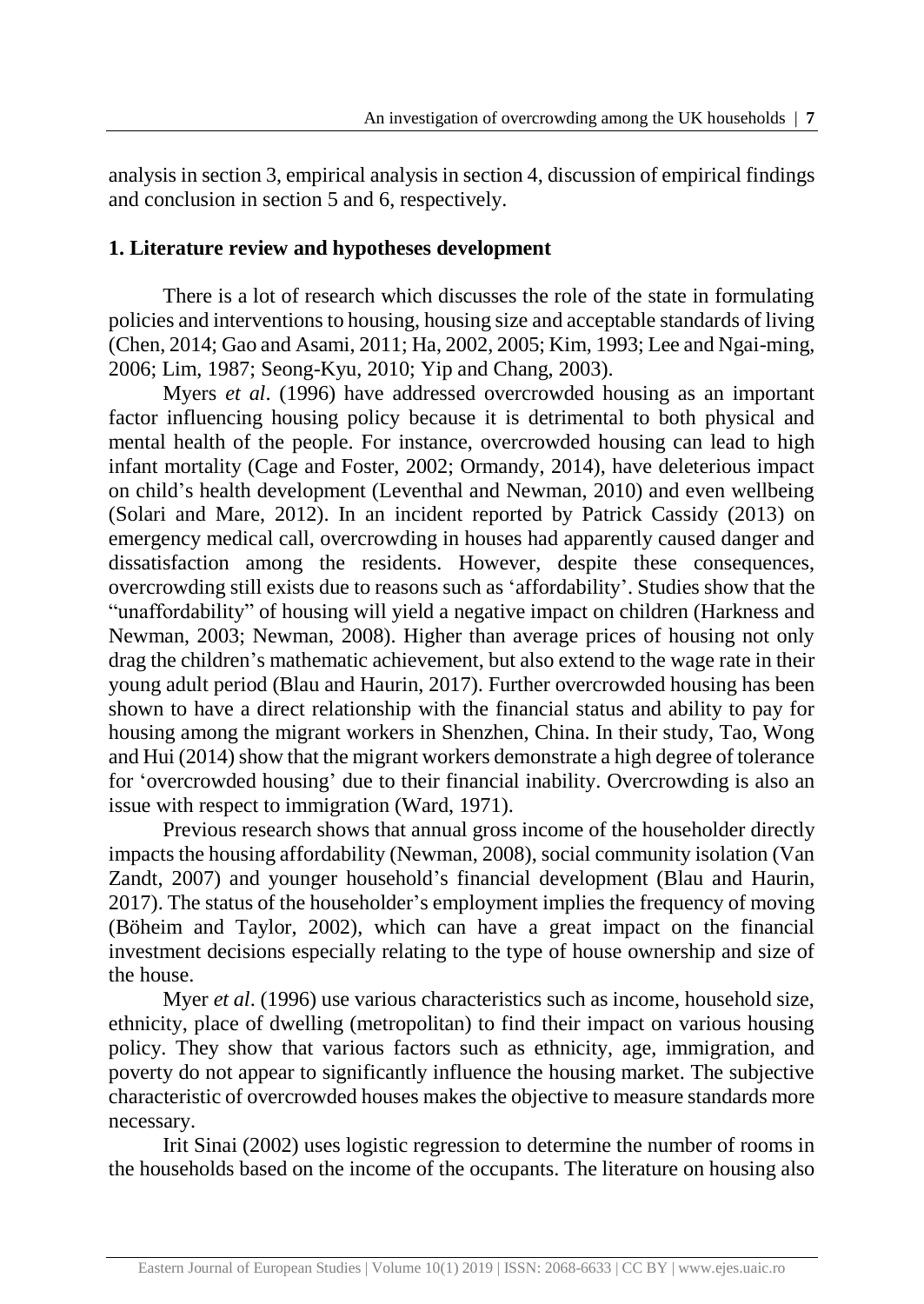l

provides evidence of the age and health issues, both mental and physical, directly influencing the number of rooms the household has (Ferraro *et al*., 2014; Kimhy *et al*., 2006; Lopoo and London, 2016; Rey-Ares *et al*., 2016; Ruback and Pandey, 2002; Yu *et al*., 2015). The age of the household will also cause the degree of overcrowding. The space needed for childhood development will be varied to accommodate the requirement for older household members (Newman, 2008). This could also be influenced by the type of the house. Olotuah (2010) shows that different types of houses (detached house, multiple family dwellings) can have a differential impact on children's mental health development.

One of the major factors that influences the size of the house and the number of rooms is the tenure (Ermisch and Jenkins, 1999; Tiwari and Hasegawa, 2004). While Ermisch and Jenkins (1999) consider housing tenure as one of the dimensions to examine the determinants of residential mobility using the first five waves of the British Household Panel Survey (BHPS), Tiwari and Hasegawa (2004) use tenure as one of the dimensions in the nested multinomial logit model to estimate the choice probabilities and demand elasticities of housing in Tokyo. (Huang *et al*. 2015) confirm the positive relationship between homeownership and residential satisfaction, that is 'sense of belonging, the engagement of social affair and better opportunities for children's education'.

In their paper, Butler *et al.* (2013) constructed a social deprivation index using the townsend index in which the "percent living in overcrowded conditions (more persons in a dwelling unit than number of rooms)" was also used as a major factor of analysis.

The objective of this research is to study 'space' dimension of overcrowding in UK households. This is done by using 'The number of bedrooms the households has' (NBedsX) as a close proxy for the 'space' factor of the overcrowding as per the UK Housing act 1985 legal definition. Specifically, the aim of this study is to identify the factors (variables) that affect the NBedX in the UK. This study uses the 'bedroom standard', that is the number of bedrooms required by the household to avoid undesirable sharing (*English Housing Survey: HOUSEHOLDS, Annual report on England's households, 2011-12*, 2013) for understanding space dimension of overcrowding. Thus, in view of the said objective and literature we formulate several hypotheses and test them by using the multiple regression model.

**H1**: 'Total number of bedrooms in household' has no significant relationship with the income of the household. This is tested by using annual gross income of the  $HRP<sup>1</sup>$  and partner (Joint\_income). In line with the income and wealth demonstration effects, when the aggregate income of the HRP and partner increases, they should prefer to secure houses with a greater number of rooms. We expect Joint\_income to have a positive coefficient.

<sup>&</sup>lt;sup>1</sup>Household Reference Person: see English Housing Survey for complete definition, available at https://www.gov.uk/government/collections/english-housing-survey.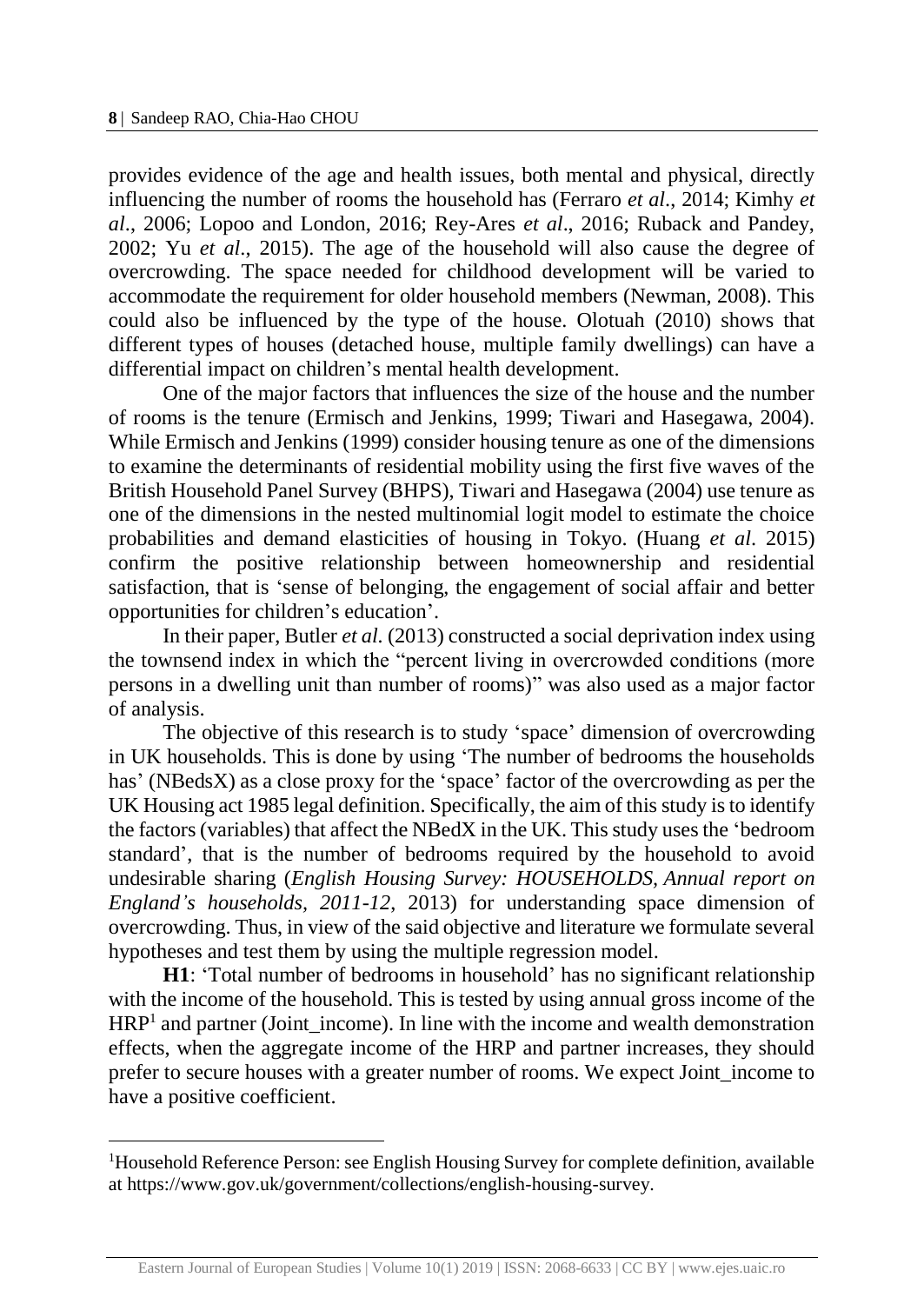**H2**: 'Total number of bedrooms in household' has no significant relationship with the tenure of the household. – This hypothesis is tested with the help of own and ownL dummies. For tenure1 we create two dummies to capture the essence of the relation between NBedsX and ownership. The study considers two types of ownerships, the house is owned outright by the house hold (own) or is bought with mortgage (ownL), we test for significance of both these variables. We expect 'own' to have a high positive coefficient whereas 'ownL' to have a low positive coefficient. Under the utility theory, we expect that when household members purchase houses, they make long term investments and prefer to derive the maximum benefit out of such investments, therefore they should seek more number of rooms in the house.

**H3**: 'Total number of bedrooms in household' has no significant relationship with 'no people below age 16 living in the house'. – We test this hypothesis using dummy variable 'sixteen'. The dummy is equal to one for households with no persons below age 16 and equal to zero otherwise. We expect a positive and significant relationship between dummy variable of 'sixteen' with the total number of rooms because many housing laws require people above the age of 15-16 to have a separate room. This is also in line with the privacy preferences of young adults.

**H4**: 'Total number of bedrooms in household' has no significant relationship with 'the primary person having full-time employment'. – This hypothesis is tested with the help of the dummy 'fulltime' with value of one if the primary person has full-time employment or with value zero otherwise. In line with the income effect, a full time employed person is more financially secured, and hence we expect a positive coefficient for this variable.

**H5**: 'Total number of bedrooms in household' has no significant relationship with 'Rurality of location'. – We test this hypothesis using the 'urban' dummy with value of one if the person lives in an urban area or with value zero otherwise as per the morphology COA classifications. Urban housing being more expensive than rural housing, we expect a negative relationship between housing in urban areas and the total number of rooms in the house.

**H6**: 'Total number of bedrooms in household' has no significant relationship with 'number of people in the household'. – We test this hypothesis using the 'household size'. The UK regulations on housing clearly define the maximum number of people who can share bedrooms in a house, and this legally restricts more people sharing rooms. Assuming that the households abide by this law we expect a positive coefficient greater than one. Any coefficient lower than one can indicate a greater number of people sharing the rooms and thus, overcrowding in the housing.

# **2. Data and descriptive analysis**

After the financial crisis in 2008, the UK Housing market experienced a steep decline. This intensified the housing issues in the UK. 'English Housing Survey: households, annual report on England's households, 2011-12' (2013) data on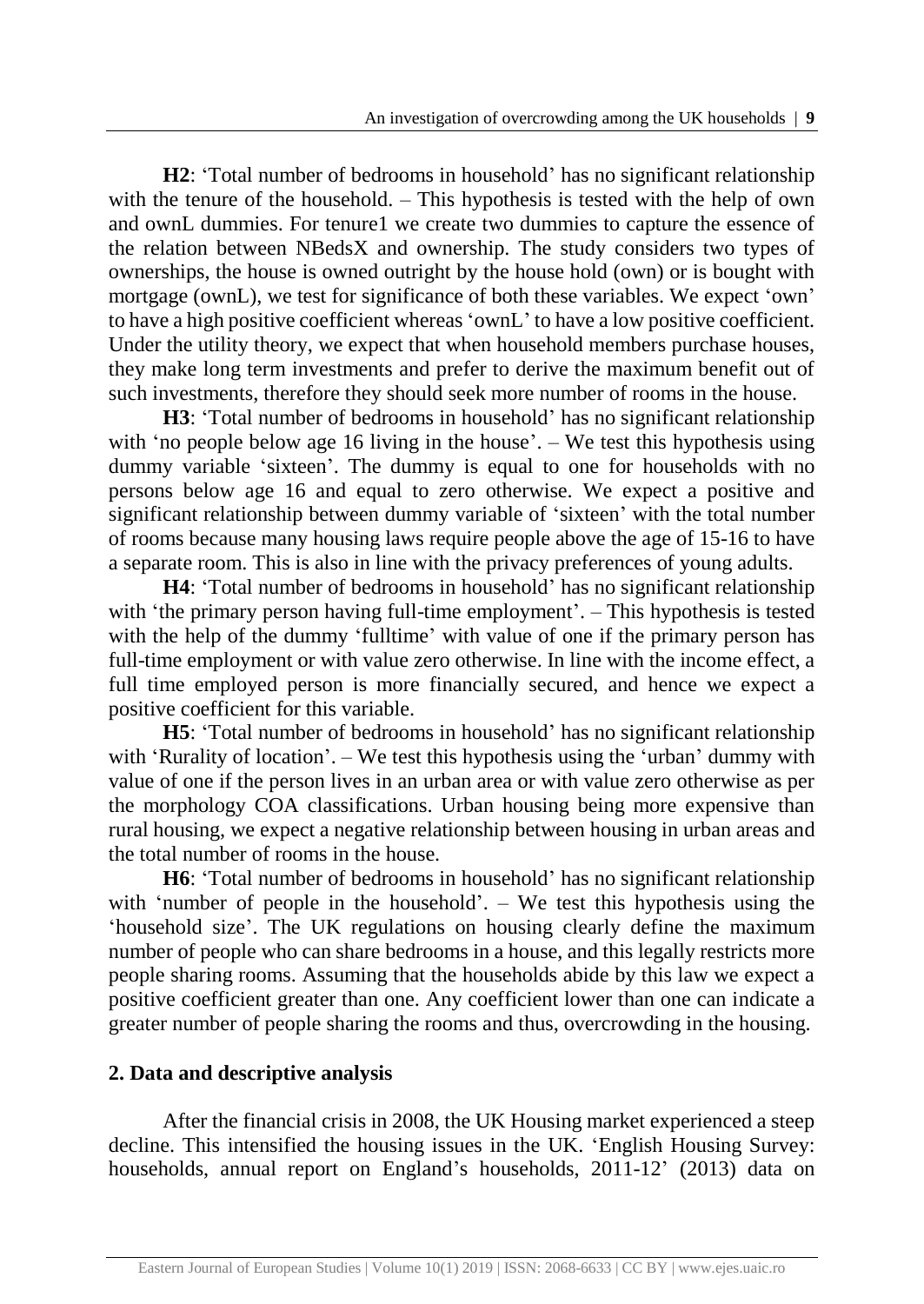overcrowding revealed that the crisis continued to spiral upwards up until 2012-13. The same survey shows that in 2013, however, as per the statistics available with the council of mortgage lenders on the total mortgage disbursements per quarter, the housing crisis showed signs of improvement. This upward trend, however, does not seem to relieve the overcrowding issue. That is why the 2012-2013 census data becomes particularly important for this study. The data applied in this study is English Housing Survey, 2012-2013: Household data. The survey consists of primary household data set collected from interviews with household members in England. This primary data collection is a regular annual exercise conducted by the Government of UK. This paper uses the entire household data collected through this survey for the 2012-2013 year. The total sample size of observations as available through this survey is 13652 with 44 variables, which include both nominal and scale variables. The data analysis is conducted using R-3.4.2 and STATA analysis packages and the linear probability (regression) model for discrete dependent variable with multiple responses.

The main dependent variable - the 'total number of bedrooms the household actually has' is used as a proxy to 'space dimension of overcrowding'. In constructing a regression model, this study looks at finance and household member characteristics & structure as important determinants of overcrowding. Therefore, two variable categories relating to income and age from Myers, Baer and Choi (1996) have been adopted in the model.

In table 3.1 of the housing survey (*English Housing Survey: HOUSEHOLDS, Annual report on England's households, 2011-12*, 2013), we notice that the overcrowding rate varied by tenure presented as: owner occupiers: 1.3%, social renters: 6.6%, and private renters: 5.7%. The same report shows the average annual gross income (HRP & Partner) as: owner occupiers: USD 40,504, social renters: USD 17,550 and private renters: USD 30,146. From the information provided in the descriptive graphs and statistics in the report, this paper tries to check whether an interaction between tenure type and the average annual gross income (HRP & Partner) might affect the household bedroom numbers, the main dependent variable. Households which have persons below age group 16 usually have a lower number of bedrooms because they tend to share it with other younger members of the family. It is also a requirement to have a separate bedroom for persons, whether single or couple, above the age of 16 in the UK for the purpose of local housing allowance.

Various factors from the survey (*English Housing Survey: HOUSEHOLDS, Annual report on England's households, 2011-12*, 2013) which are considered for the model are shown in table 1.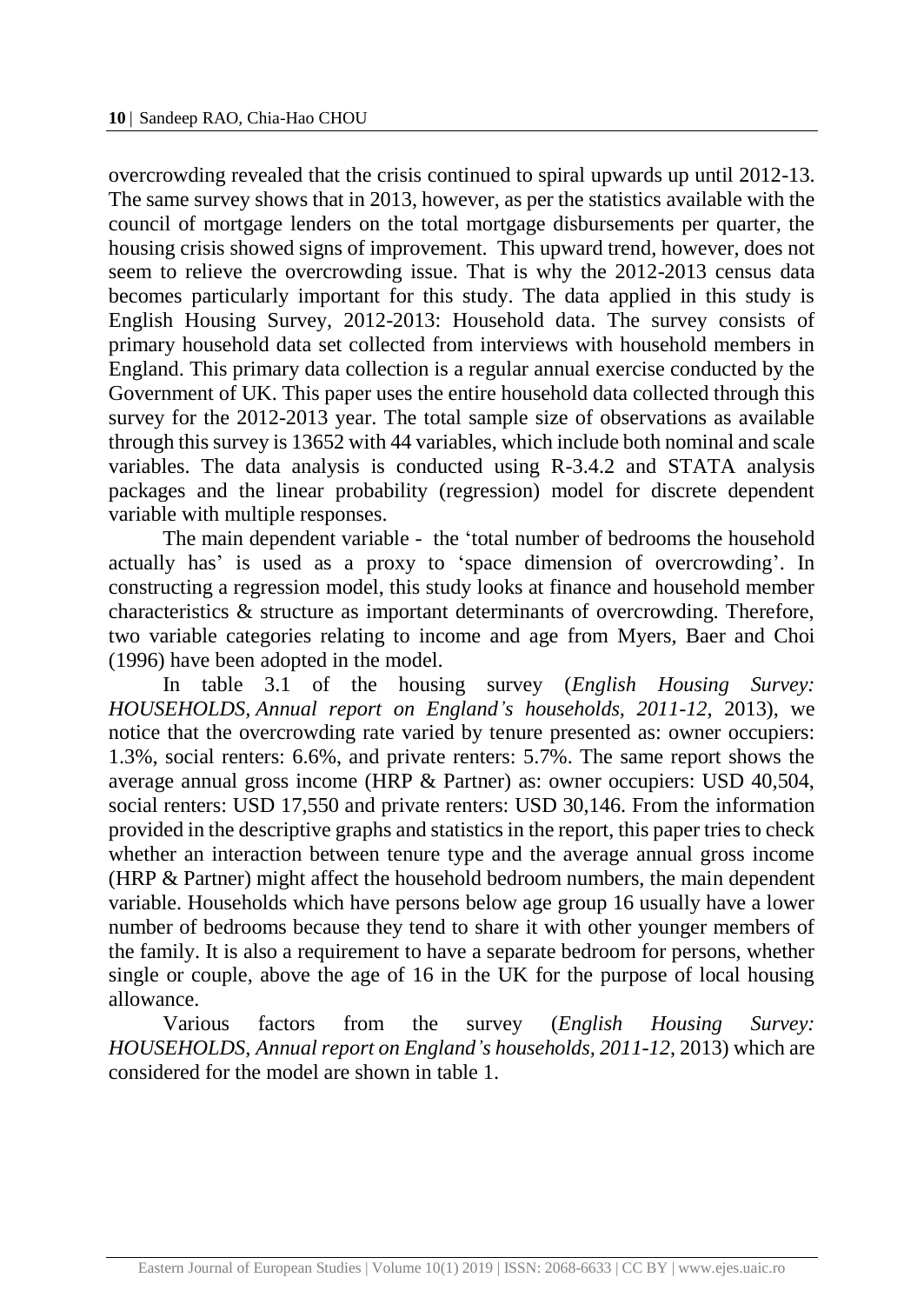| Name                         | <b>Variable Label</b>                          | <b>Type</b> | <b>Categories</b>                                                                                                                                                                                             |
|------------------------------|------------------------------------------------|-------------|---------------------------------------------------------------------------------------------------------------------------------------------------------------------------------------------------------------|
| <b>NBedsX</b><br>(Dependent) | Total no of bedrooms<br>household actually has | nominal     |                                                                                                                                                                                                               |
| Urban                        | Rurality - morphology<br>(COA)                 | nominal     | urban $> 10k$ , town and fringe,<br>village, hamlets and isolated,<br>dwellings                                                                                                                               |
| hhtype6                      | Household type - 6<br>categories               | nominal     | couple with no dependent<br>children, couple with<br>dependent children, lone<br>parent with dependent<br>children, other multi person<br>households, one person under<br>60, one person aged 60 or<br>above. |
| sixteen                      | Number of persons under<br>16 in household     | Scale       |                                                                                                                                                                                                               |
| accomhh                      | Type of accommodation<br>for household         | nominal     | detached house or bungalow,<br>semi-detached, terrace/end of<br>terrace, purpose built<br>flat/masionette, flat<br>conversions/rooms. caravan or<br>boat, other                                               |
| tenure1                      | Tenure group 1                                 | nominal     | own outright, buying with<br>mortgage, shared ownership,<br>council tenant, employer,<br>organisation (inc property<br>company), relative/friend,<br>individual                                               |
| Joint_income                 | Annual gross income of the<br>HRP and partner  | Scale       |                                                                                                                                                                                                               |
| fulltime                     | <b>Employment status</b><br>(primary) of HRP   | nominal     | full time work, part-time work,<br>retired, unemployed, full time<br>education, other inactive                                                                                                                |
| hhsizex                      | Number of persons in the<br>household          | nominal     |                                                                                                                                                                                                               |

## **Table 1. The variables considered for regression model**

*Source*: own representation.

As we can observe, most of the variables are nominal, whereas annual gross income and number of persons under age 16 are scalar. Dummy variables (defined later) are created to capture the effects of the categories in some of the nominal data. The descriptive statistics of NBedsX (the dependent variable) and Joint\_income (a key independent variable) are presented in table 2.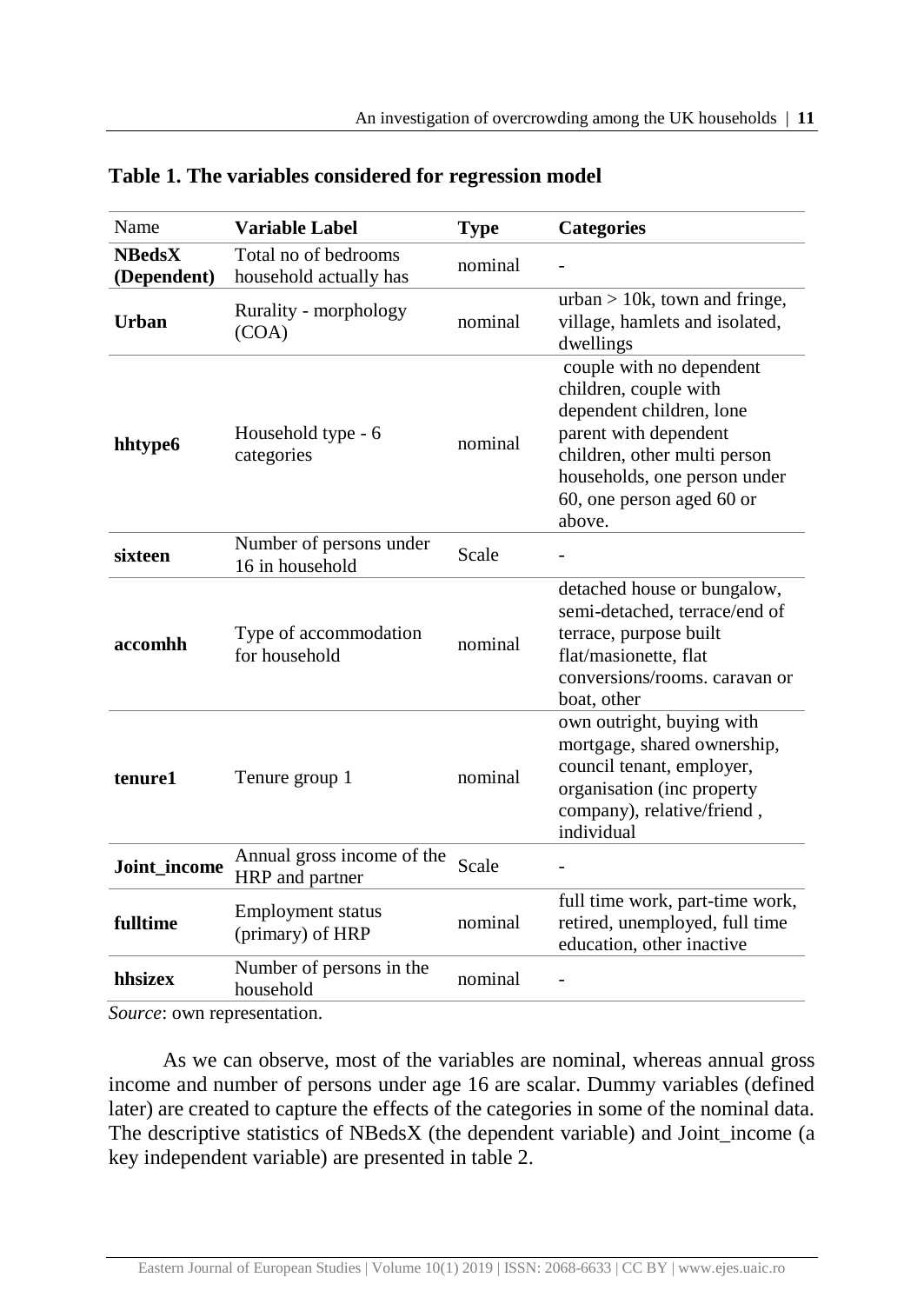| Name          | Mean  | Std Dev  | Skewness | Kurtosis |
|---------------|-------|----------|----------|----------|
| <b>NBedsX</b> | 2.751 | 008797   | 0.38304  | 3931754  |
| Joint income  | 30487 | 22554.74 | .37392   | 4.550249 |

# **Table 2. Descriptive Statistics values**

*Source*: own calculations.

Table 2 shows that the mean annual gross income of the household is GBP 30,487 and the skewness and kurtosis (from Table 2 and Figure 1) indicate that the distribution is not normal and highly skewed towards the left.

**Figure 1. Histogram annual gross income**



*Source*: own representation.

Figure 2. shows the bar graphs of various independent variables considered for the study.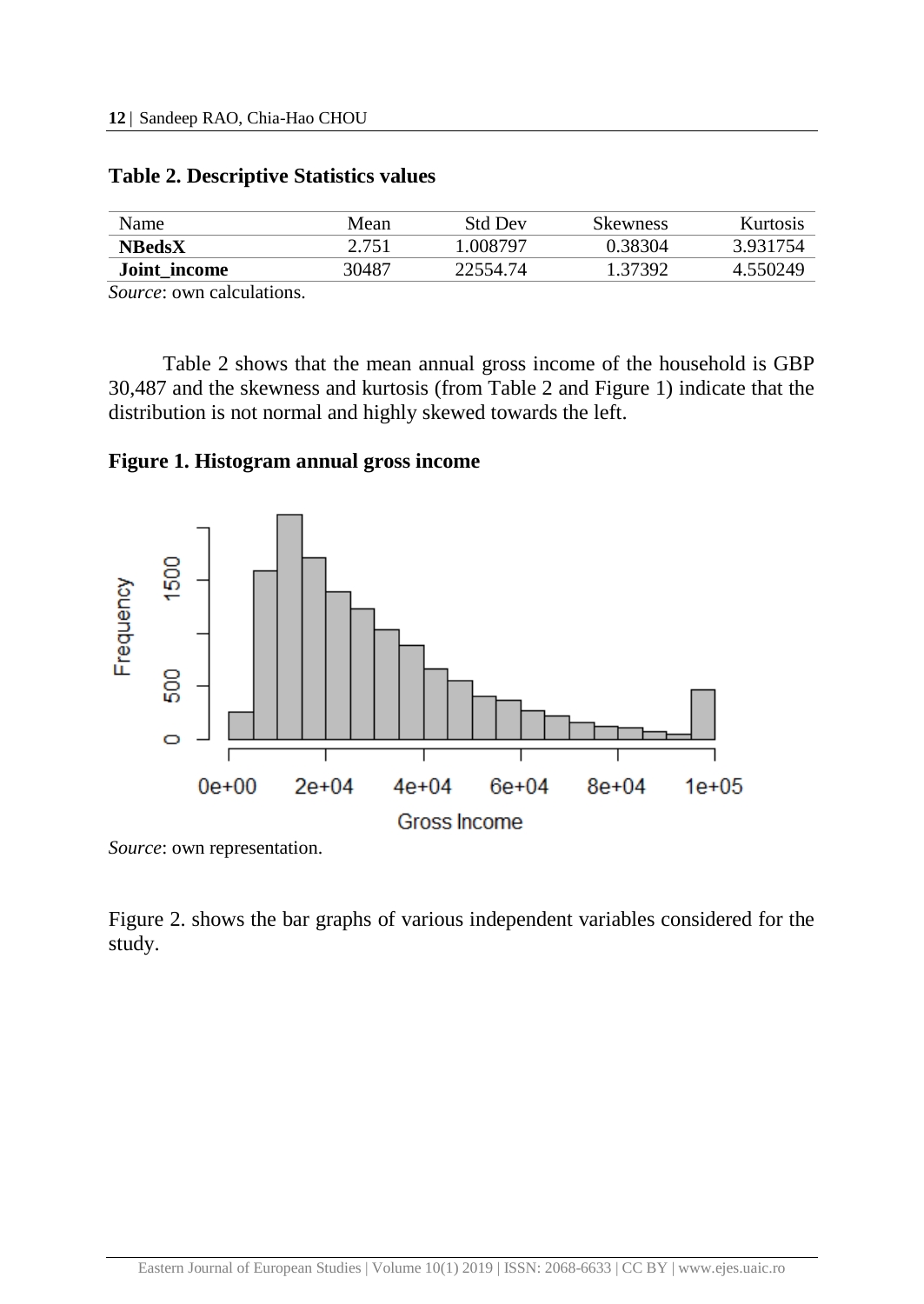## **Figure 2. Bar charts of various variables**



*Source*: own representation.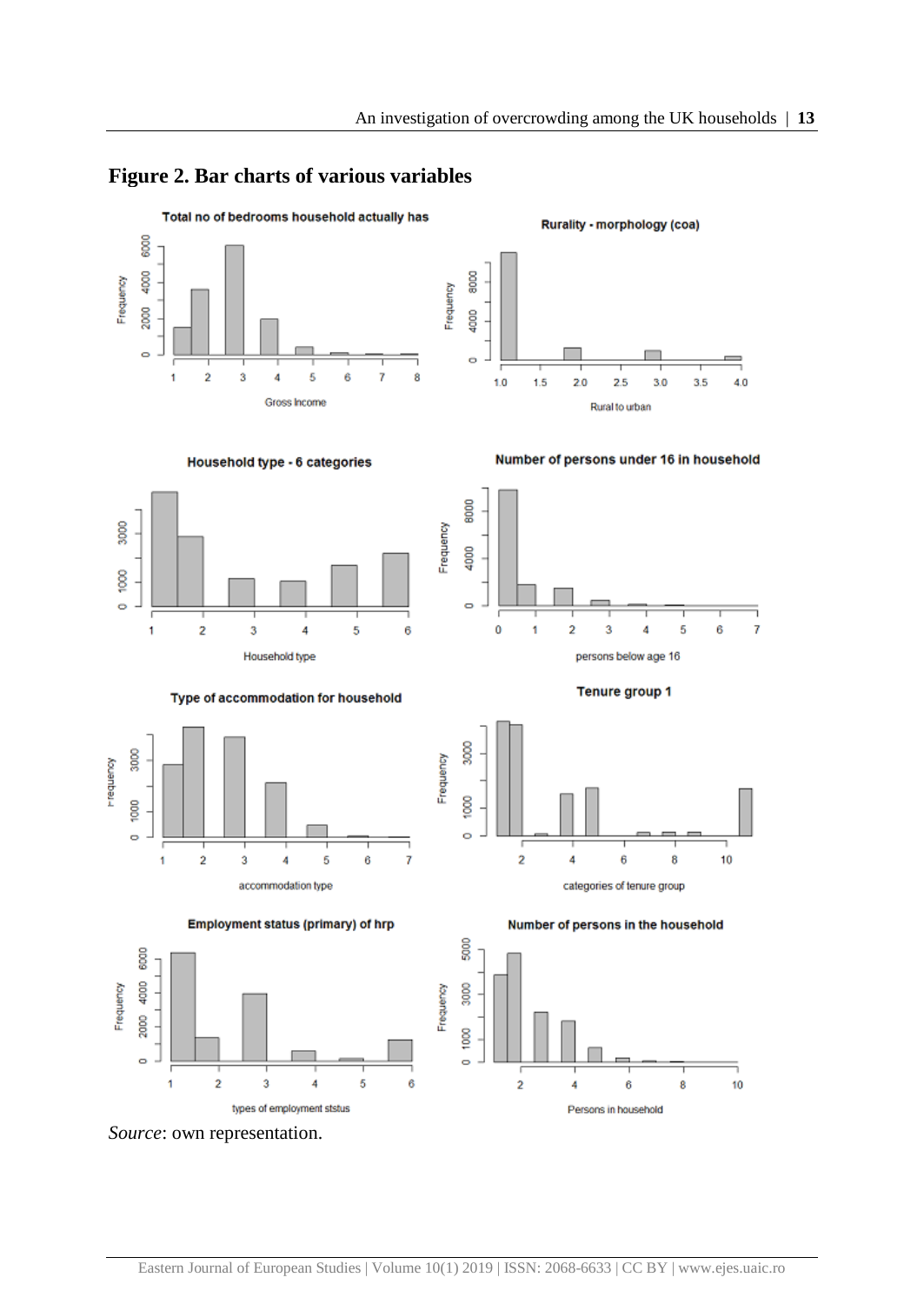Rurality classification is based on Census Output Area (COA) morphology which are urban>10K, town and fringe, village, hamlets and isolated dwellings. It is observed that the largest category for this variable belongs to the Urban>10000 people with the frequency of 11052 households. The household by categories are as follows; couple with no dependent children (hhtype6 -1), couple with dependent children (hhtype6 -2), lone parent with dependent children (hhtype6 -3), other multi person households (hhtype6 -4), one person under 60 (hhtype6 -5), one person aged 60 or above (hhtype6 -6). It can be observed that the maximum representation is of couples with no dependent children with a frequency of 4708 households.

In the persons under 16 in household category the maximum representation is with zero people under 16. This shows one key demographic feature of the population: that most of the households surveyed had people above the age group of 16. This data, which is highly skewed, can have and important influence on the results of the regression analysis.

The type of accommodation for households are categorised as detached house or bungalow (accommhh2), semi-detached houses with terrace (accommhh3), purpose built flat mass unit flat (accommhh4), conversions rooms (accommhh5), caravans and boats (accommhh6), and other category (accommhh7). The highest frequency belongs to semidetached houses with a frequency of 4302 representing 31.5% of the total sample collected.

The tenure of household is one of the important factors under consideration when a family decides to move into a house. The type of tenure or the ownership can determine the number of bedrooms in a house. The survey uses the following categories under the tenure factor: own outright, buying with Mortgage, shared ownership, council tenant, HA tenant, employer organisation property, relate or friend, and individual. Among the tenure factors, the data shows 'buying with mortgage' and 'to own the house outright' tenures have the highest frequency of approximately 4100 each.

We also consider the employment status to be one of the determining factors for the size of the house one would prefer. This is because the income of the household is directly correlated to the type of employment status of the occupants. Accordingly, the categories are full-time work, part-time work, retired, unemployed, full-time education and other inactive status. We have a maximum representation from full-time work with the frequency of 6382, part-time work with a frequency of 1347 and retired personal with the frequency of 3956 households.

The bar graphs of various other factors are shown in Figure 2 which shows that the frequency is not normally distributed for any of the variables. The distributions are highly skewed to the left. We have not corrected the data for nonnormality for the study. This is one of the limitations of the results of the regression models discussed below.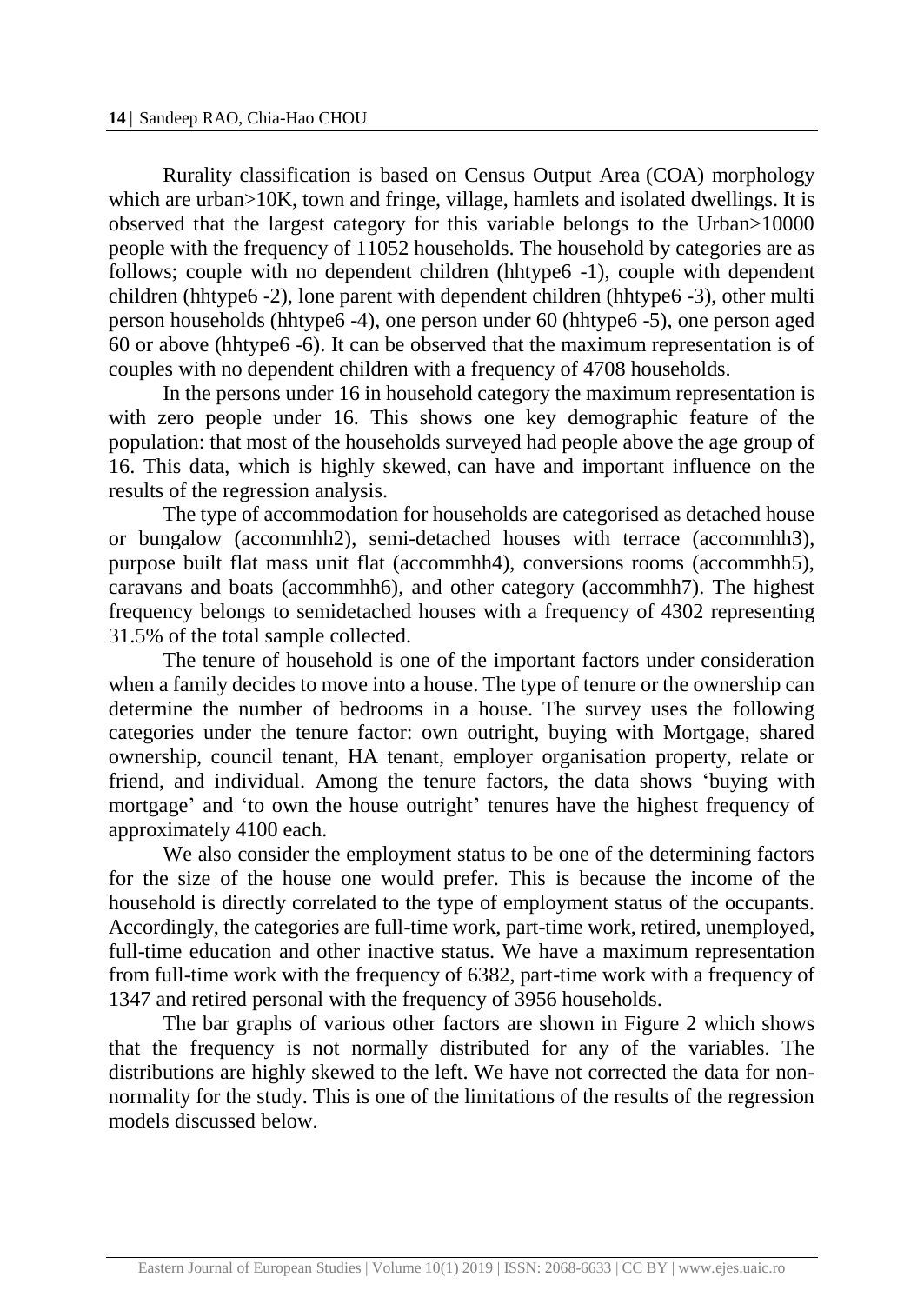## **3. Empirical analysis**

For the empirical analysis to determine the factors that impact the number of bedrooms the UK housing has, we undertake the multiple regression analysis. The general Linear regression model of multiple discrete dependent variable can be written as follows

$$
E(y | x_1, x_2,...x_n) = \beta_0 + \beta_1 x_1 + \beta_2 x_2 + \ldots + \beta_k x_k
$$

The regression results can be interpreted as the expected value of the dependent variable 'y' for the given change in the variable  $x_i$  under the multiple regression assumptions. The coefficient β is the effect of increase in the independent variable x on the expected value of the dependent variable. This expected value takes the value between the range (maximum and minimum) of possible discrete values on a continuous scale. Thus, the coefficients show the average changes in the dependent variable when the independent variable changes by one unit  $(\Delta x=1)$ , under the condition of other conditions remaining unchanged (ceteris paribus). We contract both unrestricted (equation 1) and restricted models (equation 2) and test for the robustness of the results. The unrestricted regression model in equation 1 (UN model from now on) and the restricted model (RS model from now on) in the

equation 1 are as follows:

NBeds $X_{UN} = \alpha_{UN} + \beta_1 (Joint\_income) + \beta_2 (own) + \beta_3 (ownL) + \beta_7 (sixteen) +$  $\beta_8$ (fulltime) +  $\beta_9$ (urban)  $\beta_{11}$ + (hhsizex) +  $\beta_4$ (Joint\_income\*own) +  $β<sub>5</sub>(Joint income*ownL) + β<sub>6</sub>(hhtype6) + β<sub>10</sub>(accomhh) + ε<sub>UN</sub>$  (1)

 $NBedsX_{RS} = \alpha_{RS} + y_1$  (Joint income) +  $y_2(own) + y_3(ownL) + y_4$ (Joint income\*own) +  $\gamma_5$ (Joint income\*ownL) +  $\gamma_6$ (hhtype6) +  $\gamma_7$ (sixteen) +  $\gamma_8$ (fulltime) +  $\gamma_9$ (urban) +  $\varepsilon_{\rm RS}$  (2)

See table 1 for definitions of these variables. We create dummy variables for tenure1, sixteen, fulltime, urban. The dummy variables take the value of 1 for the variable tenure1 if the house is owned outright by the household (own) or is bought with mortgage (ownL) and is zero otherwise. The variable agen16 dummy takes the value of one if there are no household members under the age of 16 years and zero otherwise, fulltime dummy is one if the main household member has a fulltime employment, urban dummy takes the value of one if the person lives in an urban area or takes the value zero otherwise. We also interact for income and ownership in both the UN and RS models. We control for the six types of households and accommodation in these models (see table 1).

Table 3 shows the regression output of the unrestricted model (UN). The results shows that Joint income, hhtype6, fulltime, accomhh, hhsizex and also the joint interaction between the Joint income and the tenure type (own and ownL) are significant at 0.0001. They also show that variables 'sixteen' and 'urban' have no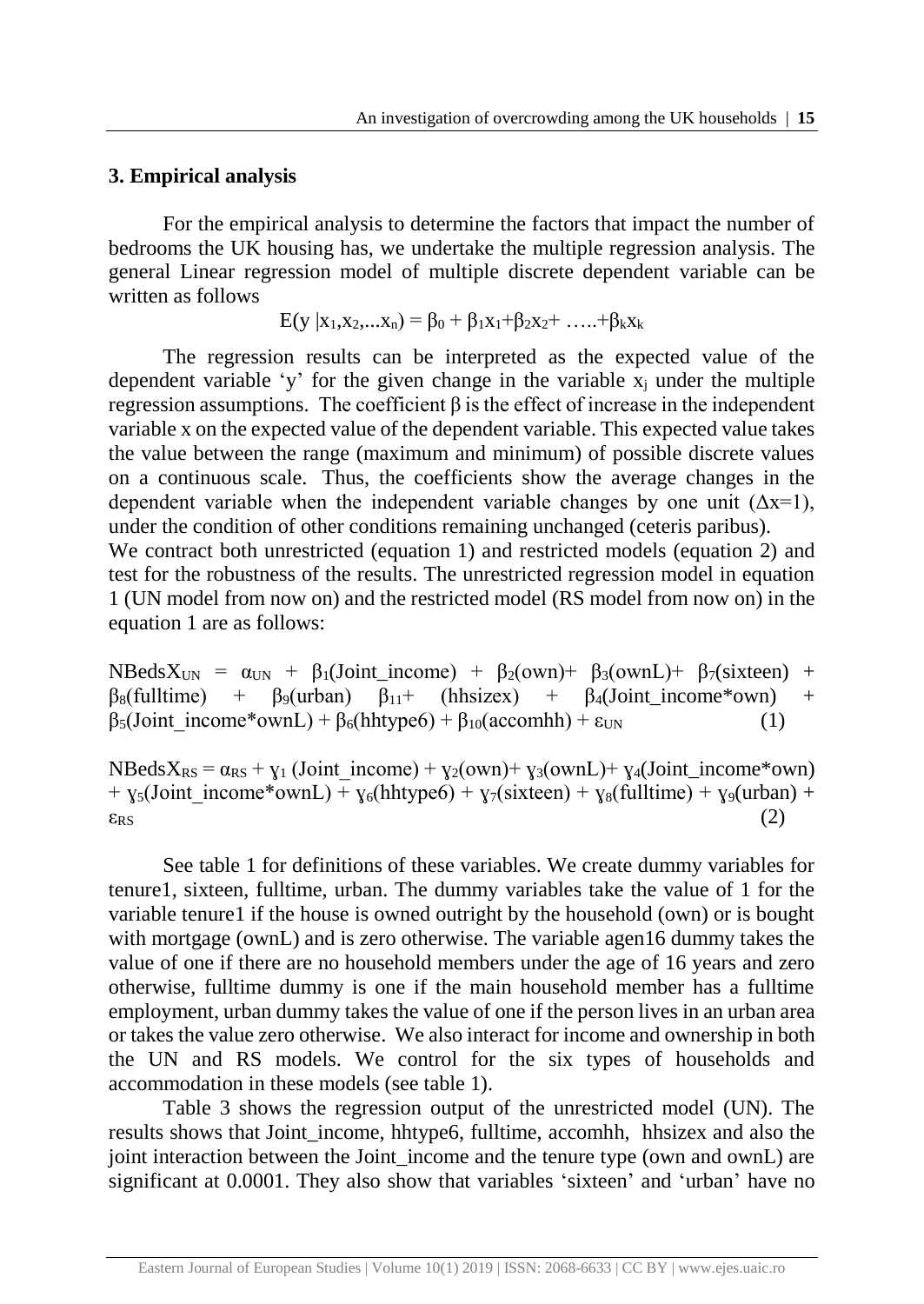significant relationship with the number of bedrooms in the household (NBedsX). Thus, we cannot reject the hypothesis H3 and H5. This means that the rurality and persons under age sixteen living in the house have no significant relationship with the total number of bedrooms the household has (NBedsx). The model has an adjusted R-squared of 0.5129.

We cannot reject H6 as the coefficient of the number of people is positively significant at 1% and with a value of 0.2631, this shows that for approximately every four people there is one room. This rate of people per room is bigger than the requirement under the UK housing law or any other international standards of housing. This clearly shows that there are more occupants compared to the number of rooms indicating overcrowding in UK households.

| <b>Coefficients:</b> | <b>Estimate</b> | <b>Std.Error</b> | t value   | Pr(> t )  |        |
|----------------------|-----------------|------------------|-----------|-----------|--------|
| (Intercept)          | 2.253           | 0.03519          | 64.028    | $<$ 2e-16 | ***    |
| Joint_income         | 0.000006659     | 7.012E-07        | 9.496     | $< 2e-16$ | ***    |
| own                  | 0.3323          | 0.02699          | 12.311    | $< 2e-16$ | ***    |
| ownL                 | 0.2387          | 0.03044          | 7.841     | 4.8E-15   | ***    |
| sixteen              | 0.002972        | 0.023            | 0.129     | 0.89719   |        |
| fulltime             | $-0.05072$      | 0.01635          | $-3.102$  | 0.00192   | $**$   |
| urban                | $-0.006239$     | 0.01609          | $-0.388$  | 0.69816   |        |
| hhsizex              | 0.2631          | 0.00892          | 29.502    | $<$ 2e-16 | ***    |
| Joint_income*own     | 0.000003548     | 8.238E-07        | 4.307     | 1.67E-05  | ***    |
| Joint income*ownL    | 0.000001994     | 7.943E-07        | 2.51      | 0.0121    | $\ast$ |
| (hhtype6)2           | $-0.1379$       | 0.02678          | $-5.15$   | 2.64E-07  | ***    |
| (hhtype6)3           | 0.173           | 0.02846          | 6.079     | 1.24E-09  | ***    |
| (hhtype6)4           | 0.3466          | 0.02567          | 13.504    | $< 2e-16$ | ***    |
| (hhtype6)5           | 0.1281          | 0.02494          | 5.136     | 2.85E-07  | ***    |
| (hhtype6)6           | 0.07388         | 0.02291          | 3.225     | 0.00126   | $***$  |
| (accomhh)2           | $-0.4688$       | 0.01813          | $-25.852$ | $<$ 2e-16 | ***    |
| (accomhh)3           | $-0.5915$       | 0.01927          | $-30.687$ | $< 2e-16$ | ***    |
| (accomhh)4           | $-1.308$        | 0.02432          | $-53.803$ | $< 2e-16$ | ***    |
| (accomhh)5           | $-1.434$        | 0.03764          | $-38.098$ | $< 2e-16$ | ***    |
| (accomhh)6           | $-1.376$        | 0.1275           | $-10.794$ | $<$ 2e-16 | ***    |
| (accomhh)7           | $-0.8639$       | 0.2129           | $-4.057$  | 4.99E-05  | ***    |
|                      |                 |                  |           |           |        |

### **Table 3. Regression coefficients of UN model**

**Significance: 0 '\*\*\*' 0.001 '\*\*' 0.01 '\*' 0.05 '.' 0.1 ' ' 1**

Residual standard error: 0.704 on 13631 degrees of freedom Multiple R-squared: 0.5137, Adjusted R-squared: 0.5129 F-statistic: 719.8 on 20 and 13631 DF, p-value: < 2.2e-1

*Source*: own calculations.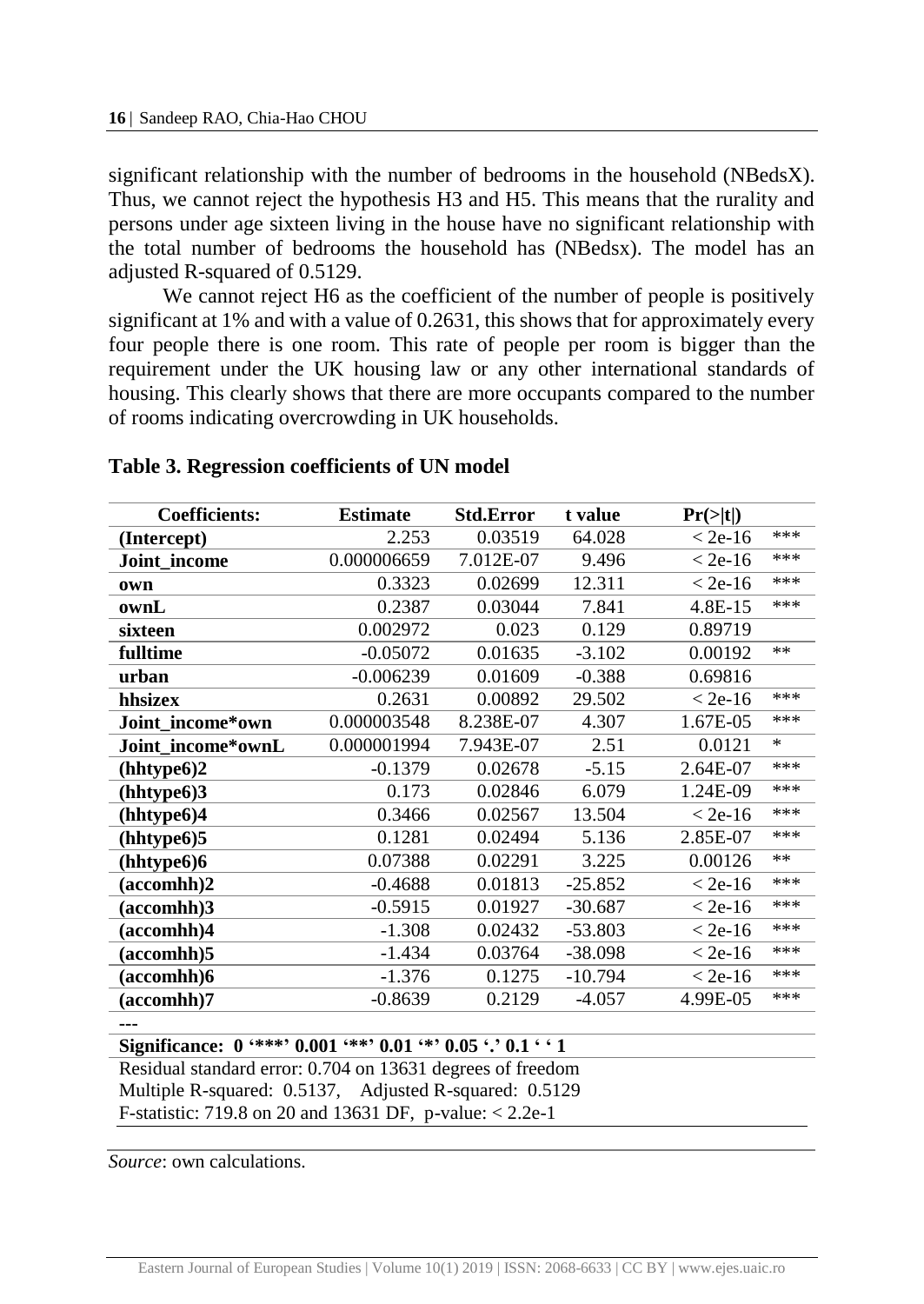The F statistic of 719.8 is also highly significant with a very low p-value nearly equalling zero. This shows that we can reject the proposition that the coefficients are jointly equal to zero in the regression equation of the UN model. We drop accomhh and hhsizex variables and run the restricted regression model. Table 4 shows the RS regression model in detail.

| 2.203                                                        | 0.02915                                       | 75.56                                                                                                                                    | $<$ 2e-16 | ***      |  |  |  |  |  |
|--------------------------------------------------------------|-----------------------------------------------|------------------------------------------------------------------------------------------------------------------------------------------|-----------|----------|--|--|--|--|--|
|                                                              | 8.068E-07                                     | 12.187                                                                                                                                   | $<$ 2e-16 | ***      |  |  |  |  |  |
| 0.6923                                                       | 0.03007                                       | 23.019                                                                                                                                   | $<$ 2e-16 | ***      |  |  |  |  |  |
| 0.5773                                                       | 0.03449                                       | 16.739                                                                                                                                   | $<$ 2e-16 | ***      |  |  |  |  |  |
| $-0.2587$                                                    | 0.02517                                       | $-10.28$                                                                                                                                 | $<$ 2e-16 | ***      |  |  |  |  |  |
| $-0.09656$                                                   | 0.01882                                       | $-5.13$                                                                                                                                  | 2.94E-07  | ***      |  |  |  |  |  |
| $-0.1855$                                                    | 0.01797                                       | $-10.325$                                                                                                                                | $<$ 2e-16 | ***      |  |  |  |  |  |
|                                                              | 9.495E-07                                     | 3.207                                                                                                                                    | 0.00134   | $***$    |  |  |  |  |  |
| 4.453E-07                                                    | 9.149E-07                                     | 0.487                                                                                                                                    | 0.62649   |          |  |  |  |  |  |
| 0.4642                                                       | 0.02283                                       | 20.335                                                                                                                                   | $<$ 2e-16 | ***      |  |  |  |  |  |
| 0.4807                                                       | 0.0313                                        | 15.358                                                                                                                                   | $< 2e-16$ | ***      |  |  |  |  |  |
| 0.4993                                                       | 0.02911                                       | 17.153                                                                                                                                   | $<$ 2e-16 | ***      |  |  |  |  |  |
| $-0.4347$                                                    | 0.02521                                       | $-17.246$                                                                                                                                | $<$ 2e-16 | ***      |  |  |  |  |  |
| $-0.3834$                                                    | 0.02301                                       | $-16.663$                                                                                                                                | $<$ 2e-16 | ***      |  |  |  |  |  |
|                                                              |                                               |                                                                                                                                          |           |          |  |  |  |  |  |
| Signif. codes: 0 '***' 0.001 '**' 0.01 '*' 0.05 '.' 0.1 ' '1 |                                               |                                                                                                                                          |           |          |  |  |  |  |  |
| Residual standard error: 0.8131 on 13638 degrees of freedom  |                                               |                                                                                                                                          |           |          |  |  |  |  |  |
|                                                              |                                               |                                                                                                                                          |           |          |  |  |  |  |  |
|                                                              |                                               |                                                                                                                                          |           |          |  |  |  |  |  |
|                                                              | <b>Estimate</b><br>0.000009832<br>0.000003045 | <b>Std.Error</b><br>Multiple R-squared: 0.351, Adjusted R-squared: 0.3504<br>F-statistic: 567.4 on 13 and 13638 DF, p-value: $< 2.2e-16$ | t value   | Pr(> t ) |  |  |  |  |  |

# **Table 4. Regression coefficients of RS model**

*Source*: own calculations.

Table 4 shows the regression of RS model results that includes only those variables which are considered for the hypotheses. This regression equation results show there is a significant relationship between all the variables on the number of bedrooms actually available in the household at 0.001. However, in this RS regression model, the joint interaction between Joint income and ownL has no significant relationship. The RS model has an adjusted R-squared value of 0.3504. The F statistic at 567.4 is also highly significant with a very low p-value demonstrating that at least one of the coefficients of the variables being equal to 0 can be ruled out.

ANOVA on UN and RS models are shown in table five. It shows that the Fstatistic between the restricted and unrestricted model is highly significant at 0.001. Thus, we can conclude that at least one of the dummy variables in the restricted model (that is accommodation type and hhsizex) is significant for the analysis.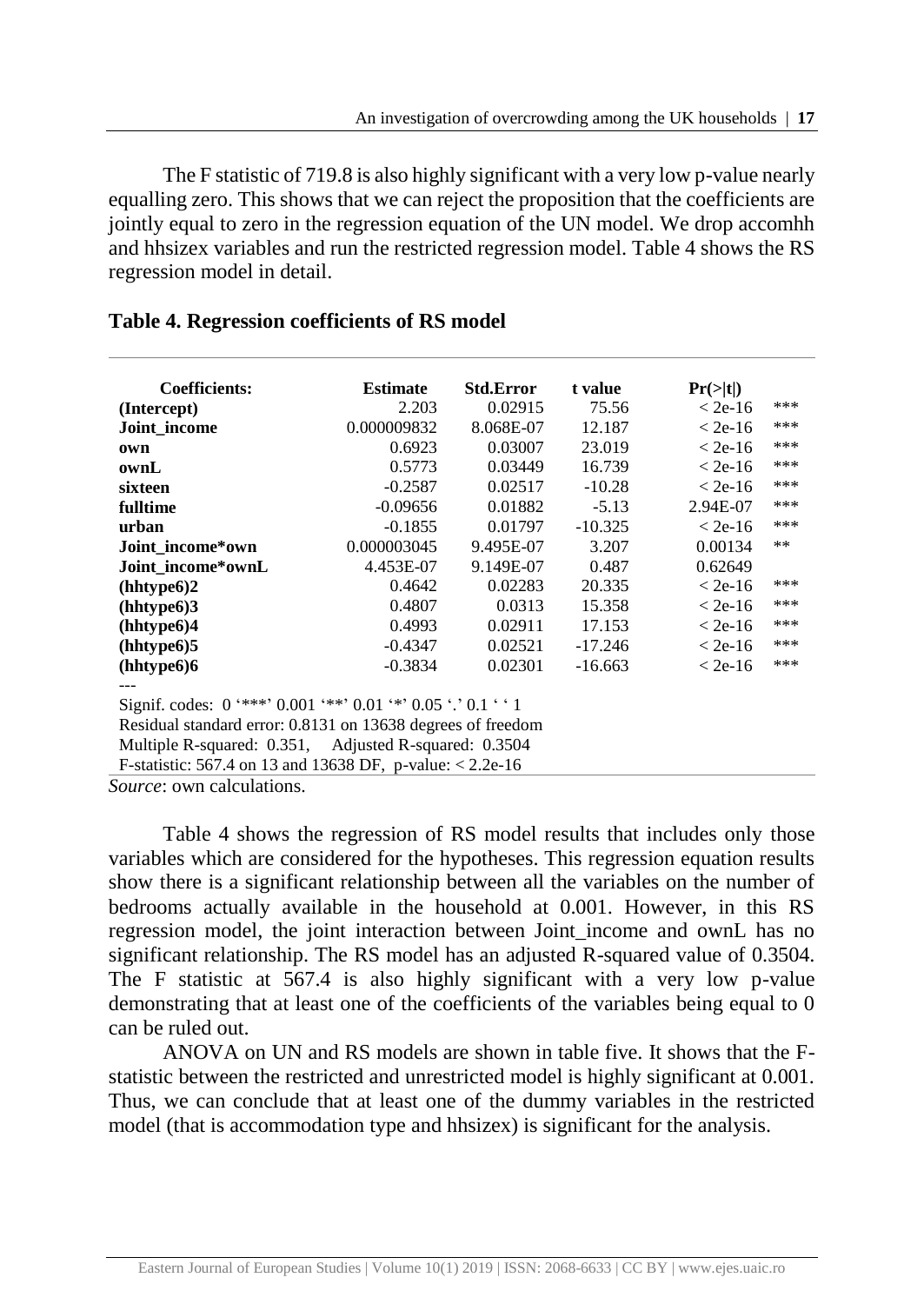|                                                               | <b>Res.Df</b> | RSS    | Df | Sum of Sq | н.    | $Pr(>=F)$        |
|---------------------------------------------------------------|---------------|--------|----|-----------|-------|------------------|
| UN model                                                      | 13631         | 6756.4 |    |           |       |                  |
| RS model                                                      | 13638         | 9015.9 |    | $-22595$  | 651.2 | $\leq 0.000$ *** |
| Signif. codes: 0 '***' 0.001 '**' 0.01 '*' 0.05 '.' 0.1 ' ' 1 |               |        |    |           |       |                  |
| --                                                            |               |        |    |           |       |                  |

#### **Table 5. Analysis of variance**

*Source*: own calculations.

Akaike's Information Criterion (AIC) is used to judge the adequacy of a regression model. The AIC of the UN model is 29184 and for the RS model AIC is 33108.52. The model with the lowest AIC is preferred while comparing two models. We select the UN model with a lower AIC.

To check the functional adequacy of the regression, we run the RESET test for the UN model. Table 6 shows the results of the RESET test for the UN model.

#### **Table 6. RESET test**

#### RESET = 14.437, df1 = 2, df2 = 13629, p-value =  $5.454e-07$

*Source*: own calculations.

Table 6 shows the results from the RESET test of the unrestricted model with the p-value nearly equalling zero, so we can conclude that the model does not explain the full variability in NBedsX and is neglecting some systematic information.

We check the robustness of the UN Model by running the heteroskedasticityrobust standard errors of the UN Model. Figure 1 showed that Joint\_income is highly skewed to the left. We also run the regression UN by transforming the variable using log (Joint\_income) without interaction. The results of both robustness estimators are shown in Table 7.

The regression output of the unrestricted model without interaction and log of income shows that all the variables are highly significant except the age of 16 variable.

We argue that since hypothesis H3 is not rejected in any of the models discussed, we may be able to infer that, from this sample, there is no relationship between the number of bedrooms available in the houses and below 16yrs age members living in the house.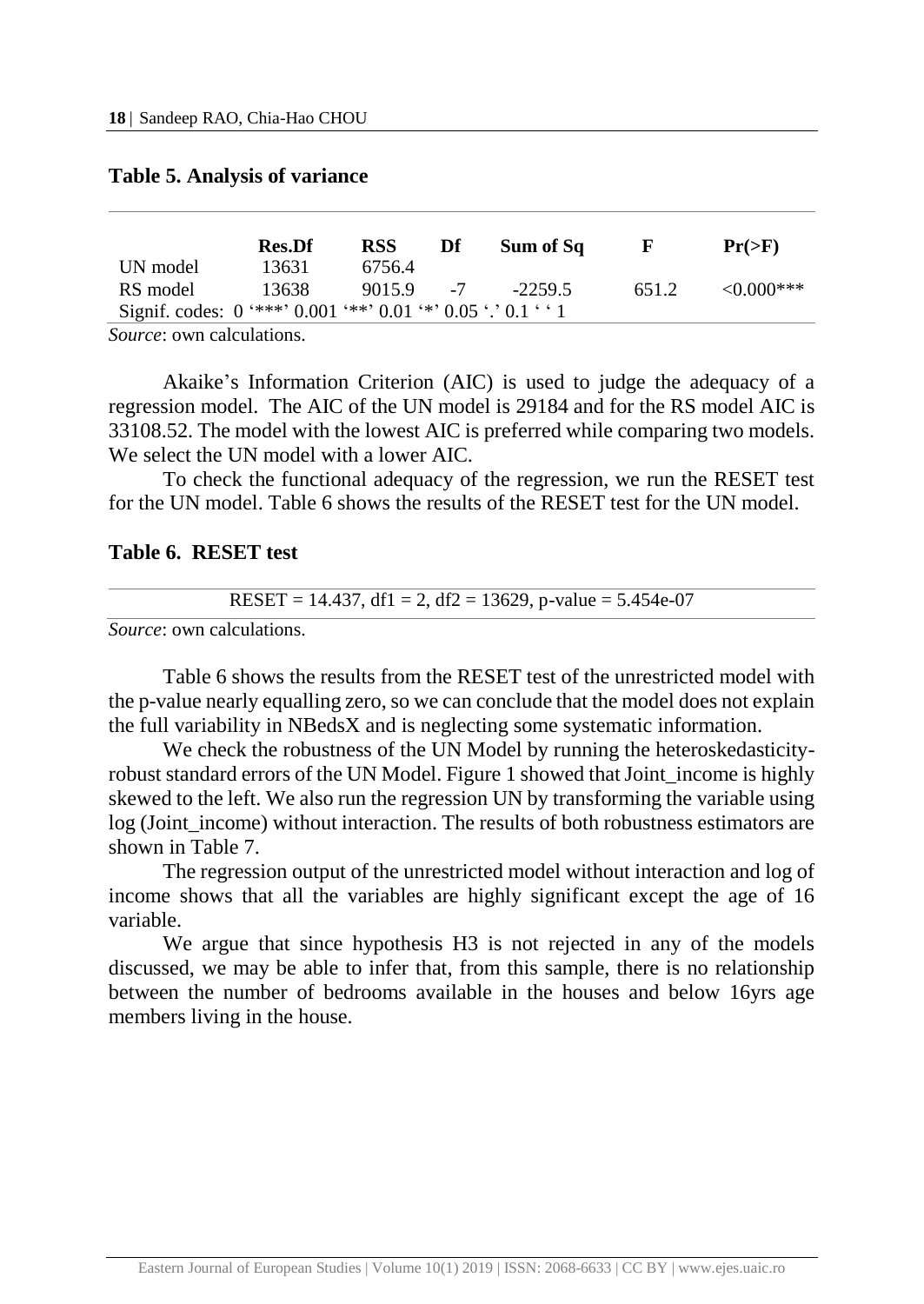|                                                                        |                          | Heteroskedasticity-robustness |              |                 | Regression with Log of<br>Joint income |                      |
|------------------------------------------------------------------------|--------------------------|-------------------------------|--------------|-----------------|----------------------------------------|----------------------|
| Coefficients:                                                          | <b>Estimat</b><br>e      | Std.<br><b>Error</b>          | Pr(> t )     | <b>Estimate</b> | Std.<br><b>Error</b>                   | $Pr(>\vert t \vert)$ |
| (Intercept)                                                            | 2.25337                  | 0.04021                       | $0.000***$   | 0.272161        | 0.128372                               | 0.034016             |
| Joint_income                                                           | 0.00001                  | 0.00000                       | $0.000***$   |                 | $\overline{a}$                         |                      |
| logJoint_income                                                        |                          |                               |              | 0.22307         | 0.012522                               | $0.000***$           |
| own                                                                    | 0.33227                  | 0.02824                       | $0.000***$   | 0.404696        | 0.018159                               | $0.000***$           |
| ownL                                                                   | 0.23866                  | 0.03085                       | $0.000***$   | 0.297921        | 0.017919                               | $0.000***$           |
| sixteen                                                                | 0.00297                  | 0.02239                       | 0.894407     | 0.004214        | 0.023236                               | 0.856075             |
| fulltime                                                               |                          | 0.01636                       | 0.0019422*   |                 | 0.016892                               | $0.000***$           |
|                                                                        | 0.05072                  |                               |              | 0.060389        |                                        |                      |
| urban                                                                  |                          | 0.01724                       | 0.7174706    |                 | 0.016254                               | 0.697366             |
|                                                                        | 0.00624                  |                               |              | 0.006321        |                                        |                      |
| hhsizex                                                                | 0.26315                  | 0.01099                       | $0.000***$   | 0.257554        | 0.009009                               | $0.000***$           |
| Joint_income*ow                                                        | 0.00000                  | 0.00000                       | $0.000***$   |                 |                                        |                      |
| n                                                                      |                          |                               |              |                 |                                        |                      |
| Joint_income*ow<br>nL                                                  | 0.00000                  | 0.00000                       | 0.0205567*   |                 |                                        |                      |
| (hhtype6)2                                                             | $\overline{\phantom{a}}$ | 0.02907                       | $0.000***$   |                 | 0.026993                               | $0.000***$           |
|                                                                        | 0.13791                  |                               |              | 0.126209        |                                        |                      |
| (hhtype6)3                                                             | 0.17304                  | 0.02650                       | $0.000***$   | 0.163491        | 0.028685                               | $0.000***$           |
| (hhtype6)4                                                             | 0.34663                  | 0.02646                       | $0.000***$   | 0.356726        | 0.026257                               | $0.000***$           |
| (hhtype6)5                                                             | 0.12808                  | 0.02619                       | $0.000***$   | 0.145928        | 0.025681                               | $0.000***$           |
| (hhtype6)6                                                             | 0.07388                  | 0.02428                       | $0.0023475*$ | 0.064698        | 0.023274                               | $0.005445*$          |
| (accomhh)2                                                             |                          | 0.02063                       | $0.000***$   |                 | 0.018192                               | $0.000***$           |
|                                                                        | 0.46879                  |                               |              | 0.505345        |                                        |                      |
| (accomhh)3                                                             | 0.59148                  | 0.02192                       | $0.000***$   | 0.630058        | 0.019335                               | $0.000***$           |
| (accomhh)4                                                             |                          | 0.02535                       | $0.000***$   | $\overline{a}$  | 0.024538                               | $0.000***$           |
|                                                                        | 1.30823                  |                               |              | 1.331547        |                                        |                      |
| (accomhh)5                                                             |                          | 0.03741                       | $0.000***$   |                 | 0.038032                               | $0.000***$           |
|                                                                        | 1.43384                  |                               |              | 1.446455        |                                        |                      |
| (accomhh)6                                                             |                          | 0.08568                       | $0.000***$   |                 | 0.128747                               | $0.000***$           |
|                                                                        | 1.37620                  |                               |              | 1.421267        |                                        |                      |
| $(\text{accomhh})$ 7                                                   | $\overline{a}$           | 0.30052                       | $0.0040501*$ |                 | 0.215056                               | $0.000***$           |
|                                                                        | 0.86391                  |                               |              | 0.923696        |                                        |                      |
| Signif. codes: $0$ '***' $0.001$ '**' $0.01$ '*' $0.05$ '.' $0.1$ ' '1 |                          |                               |              |                 |                                        |                      |
| $-1$ 1 $-1$ $-1$ $-1$ $-1$                                             | 1.07110.12021            |                               |              |                 |                                        |                      |

# **Table 7. The results of both robustness estimators**

Residual standard error: 0.7112 on 13633 degrees of freedom Multiple R-squared: 0.5036, Adjusted R-squared: 0.5029 F-statistic: 768.3 on 18 and 13633 DF, p-value: < 0.000

*Source*: own calculations.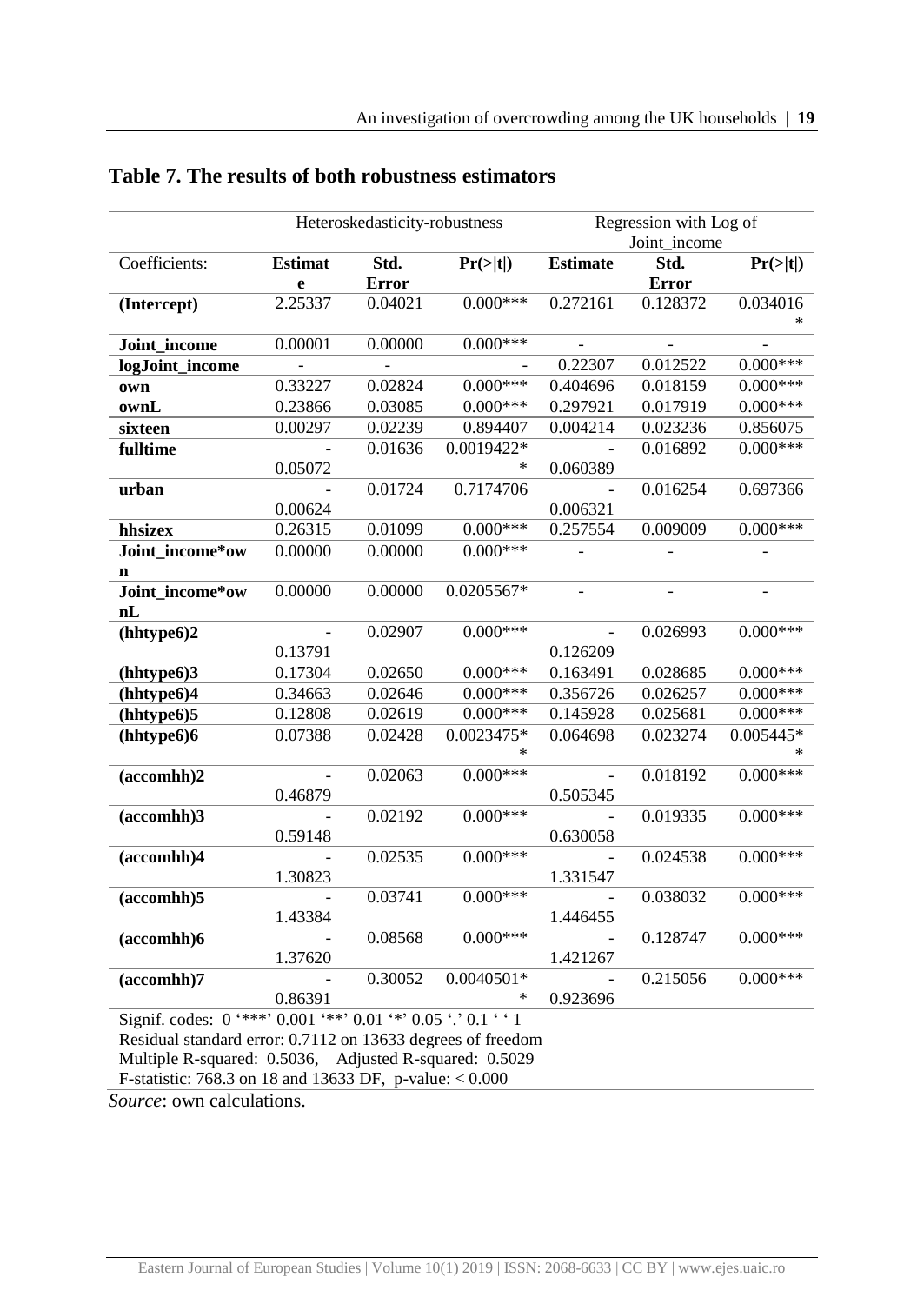Table 8 shows the estimated values of NBedsX and residuals of the UN model. We observe that the residual mean is zero and that the distribution of the estimate NBedsX is not similar to the distribution of the NBedsX.

|                         | Min       | 1st $\mathbf{O}$   | <b>Media</b> | Mea      | 3rd Q | Max             |
|-------------------------|-----------|--------------------|--------------|----------|-------|-----------------|
|                         |           |                    | n            | n        |       |                 |
| <b>Predicted NBexsX</b> | 1.178     | 2.343              | 2.806        | 2.751    | 3.255 | 5.987           |
| <b>NBedsX</b>           |           |                    |              | 2.751    |       |                 |
| <b>Estimates</b>        | $-2.5206$ | $-0.4311 - 0.0231$ |              | $\theta$ |       | 0.41073 5.31705 |
| <b>Residuals</b>        |           |                    |              |          |       |                 |

|  | Table 8. Estimation and residuals of UN model |  |  |  |  |  |
|--|-----------------------------------------------|--|--|--|--|--|
|--|-----------------------------------------------|--|--|--|--|--|

*Source*: own calculations.

Finally, we also use an alternative definition<sup>2</sup> of overcrowding and test the empirical results for the various factors which affect it. Overcrowding is defined as the total number of bedrooms per household member. We generate a new dependent variable 'overcrowding' by scaling the number of bedrooms (NBedsX) by the number of household members (hhsizex) and run the following regression model presented in equation (3) below. The STATA results are provided in the table 9.

Overcrowding =  $\alpha_{RS}$  +  $\gamma_1$  (Joint income) +  $\gamma_2$ (fulltime)+  $\gamma_3$ (sixteen)+  $\gamma_4$ (urban) +  $y_5$ (tenure1) +  $y_6$ (hhtype6) +  $y_7$ (hhtype6) +  $\varepsilon_{RS}$  (3)

# **Table 9. Overcrowding in UK household**

| overcrowding | Coef.      | Std-error |          | P > t    |              | [95% Conf. Interval] |
|--------------|------------|-----------|----------|----------|--------------|----------------------|
| Joint income | 5.02E-06   | 2.82E-07  | 17.79    |          | 4.47E-06     | 5.57E-06             |
| fulltime     | 0.008407   | 0.003721  | 2.26     | 0.024    | 0.0011136    | 0.0157001            |
| sixteen      | $-0.28982$ | 0.005746  | $-50.44$ | $\theta$ | $-0.301087$  | $-0.2785621$         |
| urban        | 0.101769   | 0.007118  | 14.3     | $\theta$ | 0.0878169    | 0.1157213            |
| tenure1      | $-0.05163$ | 0.001614  | $-31.98$ |          | $-0.0547974$ | $-0.0484686$         |
| hhtype6      | 0.209678   | 0.003001  | 69.87    | 0        | 0.2037951    | 0.2155599            |
| constant     | 0.829103   | 0.022398  | 37.02    |          | 0.7851998    | 0.8730059            |

**Number of observations = 13,652 and R-squared = 0.4312**

*Source*: own calculations.

l

<sup>&</sup>lt;sup>2</sup> We thank the anonymous reviewer for giving us this alternative definition for overcrowding. We are highly indebted to the reviewer for providing this suggestion.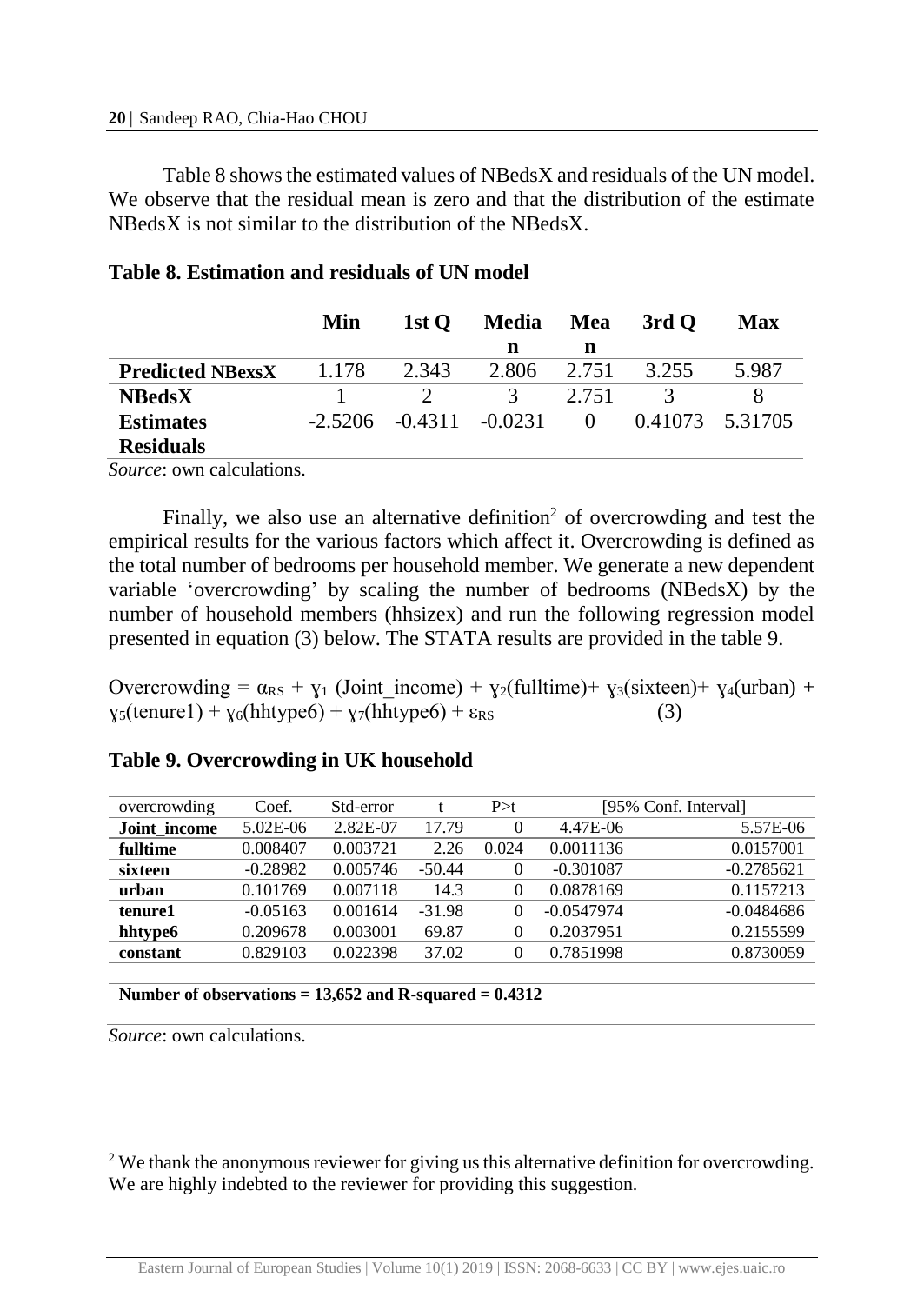## **4. Discussion of empirical findings**

The main objective of this paper was to determine the factors which influence the number of bedrooms that UK household have and to identify whether there is overcrowding in UK households. The UK household survey data was used, and regression models were constructed with dependent variable 'number of bedrooms the household has' which has multiple discrete values. Based on the factors that determine the housing allowance and the legal definition of overcrowding the main factors such as rurality, household type, number of persons under 16, type of accommodation, tenure, annual income of the household and number of persons in the household were identified. The model provides expected value of the dependent variable when changes in independent variables identified occurs. Restricted and unrestricted models were constructed based on the hypotheses and the unrestricted model was finalised based on the AIC. The regression results showed that age group and rurality did not have any significant effect on the expected value of the number of bedrooms a household has. The model was also tested for robustness with heteroscedastic model and an alternative definition of income, which both provided significant effects for a number of factors identified as hypotheses.

Based on the income and wealth demonstration effects, it was expected that any increase in the household income should have a positive relationship with the number of bedrooms in the household. This is supported by the empirical evidence presented in table 3. However, what is interesting is the very low value of the coefficient estimate of the joint income which is almost equal to zero. Thus, though there is a very high positive significance, the economic value of the coefficient is not very encouraging. This low value may indicate that in the UK market, where the general per capita income is higher compared to the other countries, the demonstration effect, though significant, plays a very minor role in the determination of the number of bedrooms in the house.

What is more interesting and contrary to the economic argument that a fulltime employee who is financially secured may prefer larger houses with a greater number of rooms is not supported in the empirical analysis. In fact, the evidence, on the contrary, shows a negative relationship between the full-time employability of the household member and the number of rooms. Probably this contrasting evidence may require further investigation in future research.

While in the unrestricted models which control for various other factors apart from those being studied under the hypotheses the number of people below the age of 16 and the rurality factor do not have any significant impact on the number of rooms in the household, these two factors are significant in a restricted model for determining the overcrowding and the UK market. As pointed out previously, the empirical evidence shows that there is overcrowding in the UK housing. The low positive coefficient of the number of people in the house variable implies that any addition to the number of rooms requires a great addition to the number of household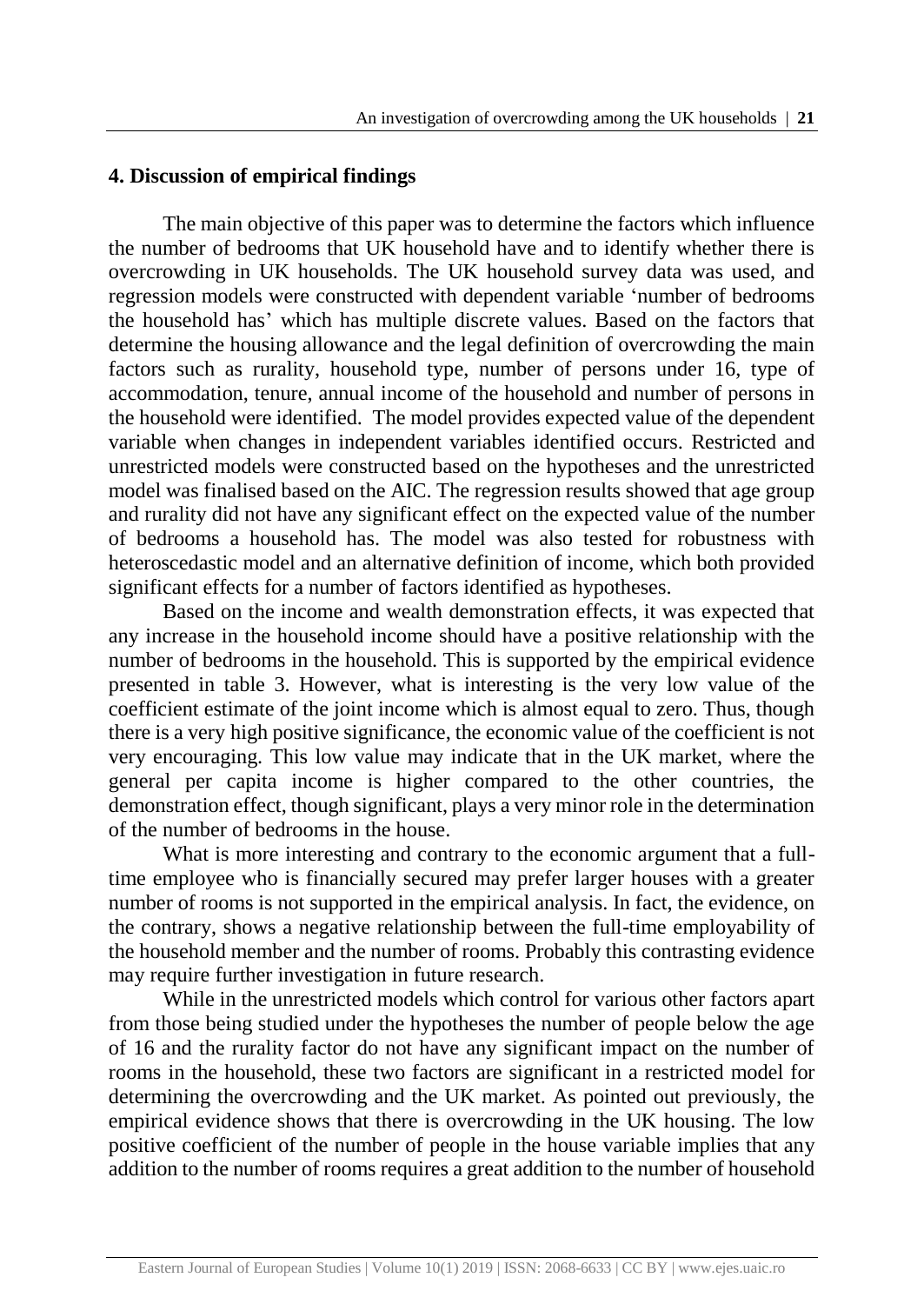members. This effectively means there are more than 2 people sharing a single room.

#### **Conclusion**

From the multiple regression model, we can see that the gross annual income of the household, the tenure type, employment status (all representing the financial status) have a significant relationship with the proxy for overcrowding. Thus, we can reasonably conclude that overcrowding is affected by the financial status of the household members. We can also see that the type of accommodation and the number of people living in the house positively affect overcrowding. While the policies relating to the local housing allowances consider the age above sixteen as an important factor, we observe that this, along with the rurality of the house location, are not significant for explaining the number of bedrooms households have in the UK. Finally, in this study, we show that there is overcrowding in UK housing, which may have a negative impact on both physical and mental health and development of the household members and thus the government need to take adequate measures for better implementation of housing policies.

### **References**

- Blau, D. M. and Haurin, D. R. (2017), The effect of the price of housing on child and young adult achievement, *Journal of Real Estate Research,* 39(3), pp. 289-318.
- Butler, D. C. Petterson, S. Phillips, R. L. and Bazemore, A. W. (2013), Measures of social deprivation that predict health care access and need within a rational area of primary care service delivery, *Health Services Research,* 48(2), pp. 539-559 (doi:10.1111/j.1475-6773.2012.01449.x).
- Böheim, R. and Taylor, M. P. (2002), Tied Down or Room to Move? Investigating The Relationships Between Housing Tenure, Employment Status and Residential Mobility In Britain, *Scottish Journal of Political Economy,* 49(4), pp. 369-392 (retrieved from doi:10.1111/1467-9485.00237).
- Cage, R. A. and Foster, J. (2002), Overcrowding and Infant Mortality: A Tale of Two Cities, *Scottish Journal of Political Economy,* 49(2), pp. 129-149 (doi:10.1111/1467- 9485.00225).
- Cassidy, P. (2013), Overcrowded Hyannis house shuttered, in: Chen, J. (2014). *The New Chinese Model of Public Housing: A Step Forward or Backward?*, *Housing Studies,*  29(4), pp. 534-551 (doi:10.1080/02673037.2013.873392).
- Ermisch, J. F. and Jenkins, S. P. (1999), Retirement and housing adjustment in later life: evidence from the British Household Panel Survey, *Labour Economics,* 6(2), pp. 311- 333 (retrieved from doi:10.1016/S0927-5371(99)00018-40.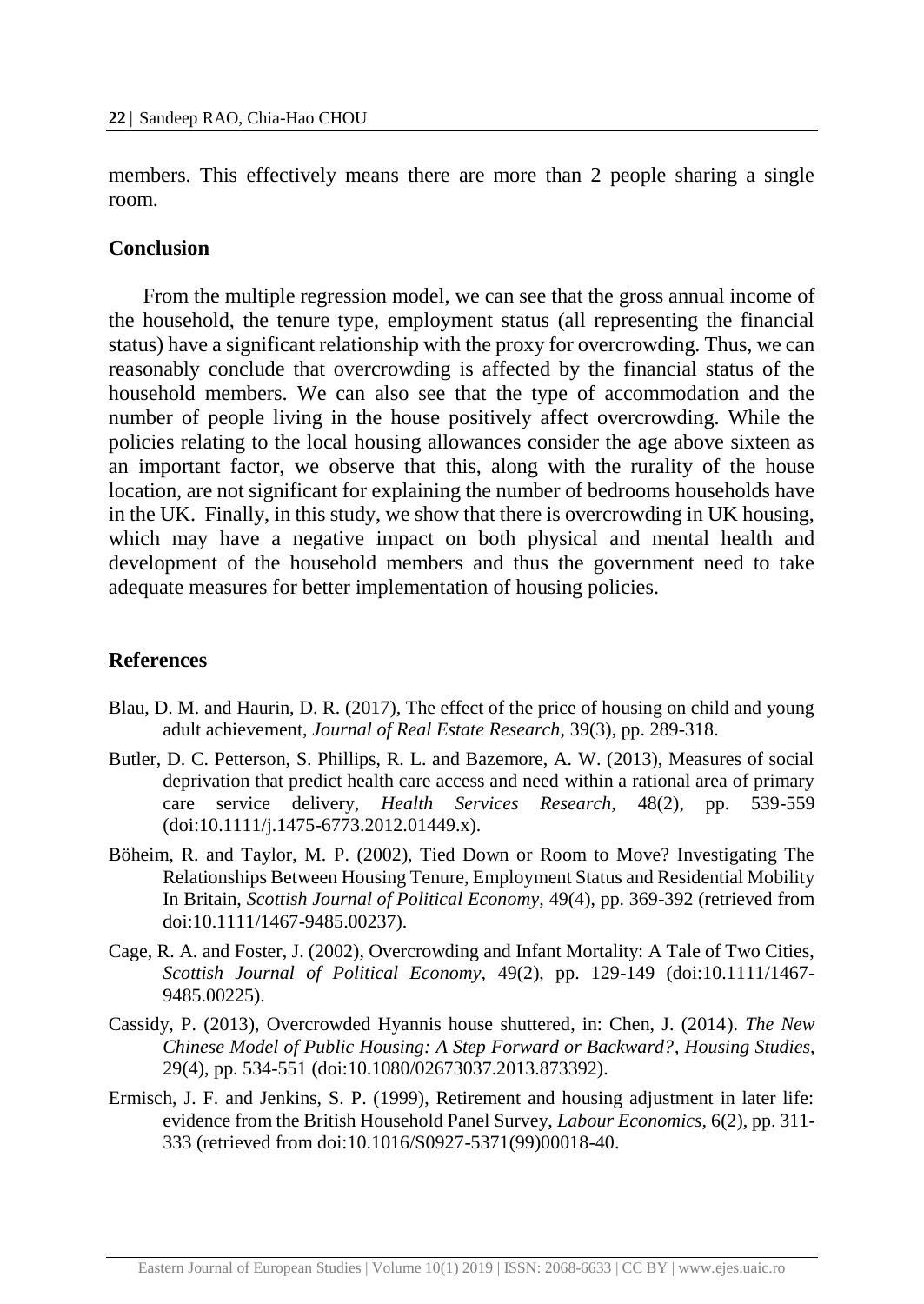- Ferraro, C. F. Trotter, C. L. Nascimento, M. C. Jusot, J.-F. Omotara, B. A. Hodgson, A. . . . Stuart, J.M. (2014), Household Crowding, Social Mixing Patterns and Respiratory Symptoms in Seven Countries of the African Meningitis Belt, *PLoS ONE,* 9(7).
- Gao, X. and Asami, Y. (2011), Preferential size of housing in Beijing, *Habitat International,*  35(2), pp. 206-213 (doi:10.1016/j.habitatint.2010.09.002).
- Ha, S.-K. (2002), The Urban Poor, Rental Accommodations, and Housing Policy in Korea, *Cities,* 19(3), pp. 195-203 (doi:10.1016/S0264-2751(02)00016-1).
- Ha, S.-K. (2005), The role of state-developed housing and housing poverty in Korea, *International Development Planning Review,* 27(2), pp. 227-245.
- Huang, Z. Du, X. and Yu, X. (2015), Home ownership and residential satisfaction: Evidence from Hangzhou, China, *Habitat International,* 49, pp. 74-83 (doi:10.1016/j.habitatint.2015.05.008).
- Harkness, J. and Newman, S. (2003), Differential effects of homeownership on children from higher-and lower-income families, *Journal of Housing Research, 2003*, pp. 1-19.
- Kim, K.-H. (1993), Housing Prices, Affordability, and Government Policy in Korea, *Journal of Real Estate Finance & Economics,* 6(1), pp. 55-72.
- Kimhy, D. Harlap, S. Fennig, S. Deutsch, L. Draiman, B. G. Corcoran, C. . . . Malaspina, D. (2006), Maternal household crowding during pregnancy and the offspring's risk of schizophrenia, *Schizophrenia Research,* 86(1), pp. 23-29 (doi:10.1016/j.schres.2006.04.017).
- Lee, J. and Ngai-ming, Y. (2006), Public Housing and Family Life in East Asia: Housing History and Social Change in Hong Kong, 1953-1990, *Journal of Family History,*  31(1), pp. 66-82 (doi:10.1177/0363199005283008).
- Leventhal, T. and Newman, S. (2010), Housing and child development, *Children and Youth Services Review,* 32(9), pp. 1165-1174 (retrieved fro doi:10.1016/ j.childyouth.2010.03.008).
- Lim, G.-C. (1987), Housing Policies for the Urban Poor in Developing Countries, *Journal of the American Planning Association,* 53(2), pp. 176-185 (doi:10.1080/01944368708976650).
- Lopoo, L. and London, A. (2016), Household Crowding During Childhood and Long-Term Education Outcomes, *Demography,* 53(3), pp. 699-721 (doi:10.1007/s13524-016- 0467-9).
- Myers, D. Baer, W. C. and Choi, S.-Y. (1996), The Changing Problem of Overcrowded Housing, *Journal of the American Planning Association,* 62(1), pp. 66-84 (doi:10.1080/01944369608975671).
- Newman, S. J. (2008), Does housing matter for poor families? A critical summary of research and issues still to be resolved, *Journal of Policy Analysis and Management,* 27(4), pp. 895-925 (doi:10.1002/pam.20381).
- Olotuah, A. O. (2010), Housing Development and Environment Degeneration in Nigeria, *The Built & Human Environment Review*, 3, pp. 42-48.